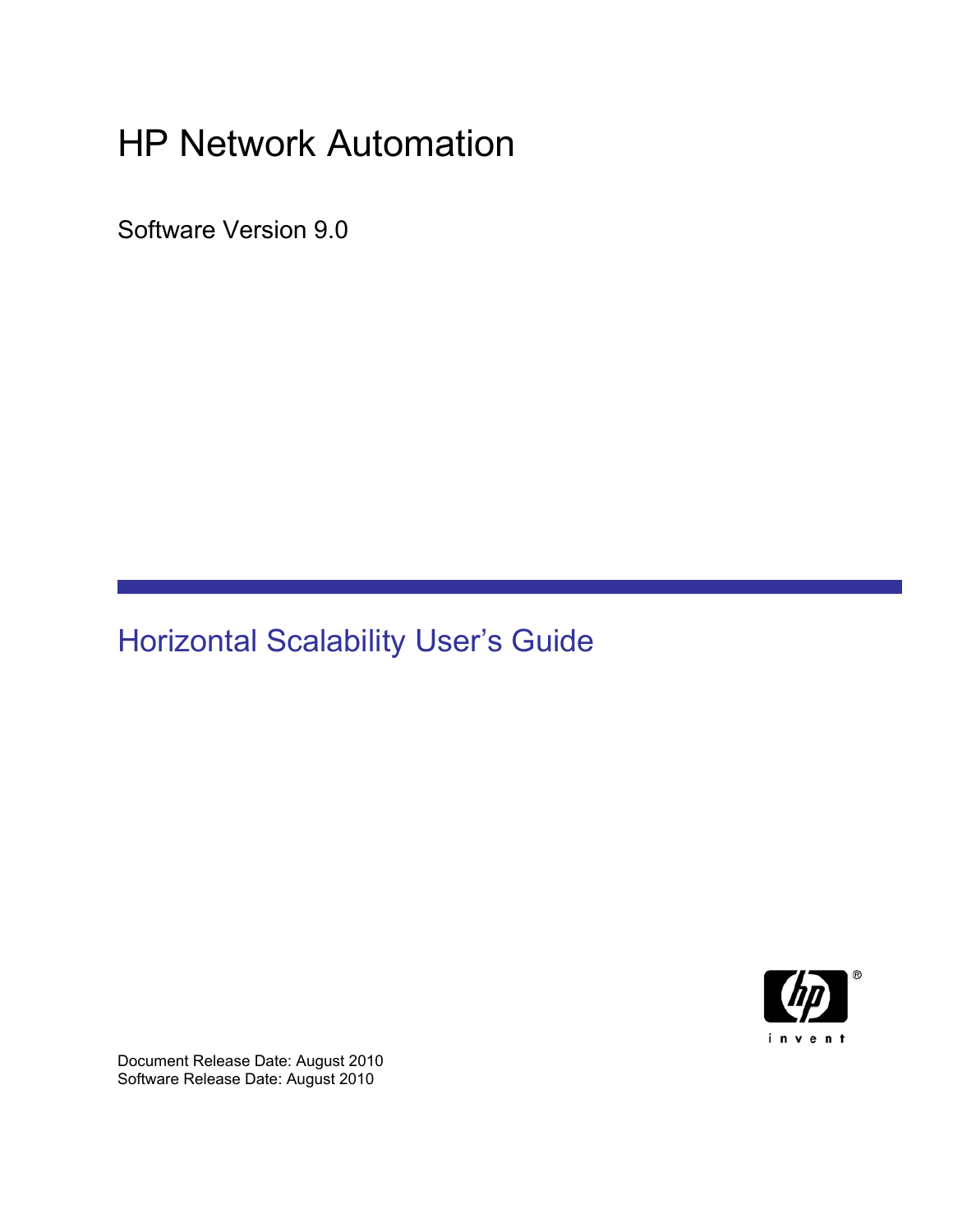#### Legal Notices

#### **Warranty**

The only warranties for HP products and services are set forth in the express warranty statements accompanying such products and services. Nothing herein should be construed as constituting an additional warranty. HP shall not be liable for technical or editorial errors or omissions contained herein. The information contained herein is subject to change without notice. 110410

#### Restricted Rights Legend

Confidential computer software. Valid license from HP required for possession, use or copying. Consistent with FAR 12.211 and 12.212, Commercial Computer Software, Computer Software Documentation, and Technical Data for Commercial Items are licensed to the U.S. Government under vendor's standard commercial license.

#### Copyright Notices

© Copyright 2010 Hewlett-Packard Development Company, L.P.

#### Trademark Notices

Adobe® is a trademark of Adobe Systems Incorporated. Java™ is a US trademark of Sun Microsystems, Inc.

#### Acknowledgements

ANTLR, Apache, Bouncy Castle, GNU, Jaxen, Jython, Netaphor, MetaStuff, Radius, Sleepcat, TanukiSoftware

#### Documentation Updates

This guide's title page contains the following identifying information:

- Software Version number, which indicates the software version.
- Document Release Date, which changes each time the document is updated.
- Software Release Date, which indicates the release date of this version of the software.
- To check for recent updates, or to verify that you are using the most recent edition of a document, go to:

#### **http://h20230.www2.hp.com/selfsolve/manuals**

This site requires that you register for an HP Passport and sign-in. To register for an HP Passport ID, go to:

#### **http://h20229.www2.hp.com/passport-registration.html**

Or click the **New users - please register** link on the HP Passport login page.

You will also receive updated or new editions if you subscribe to the appropriate product support service. Contact your HP sales representative for details.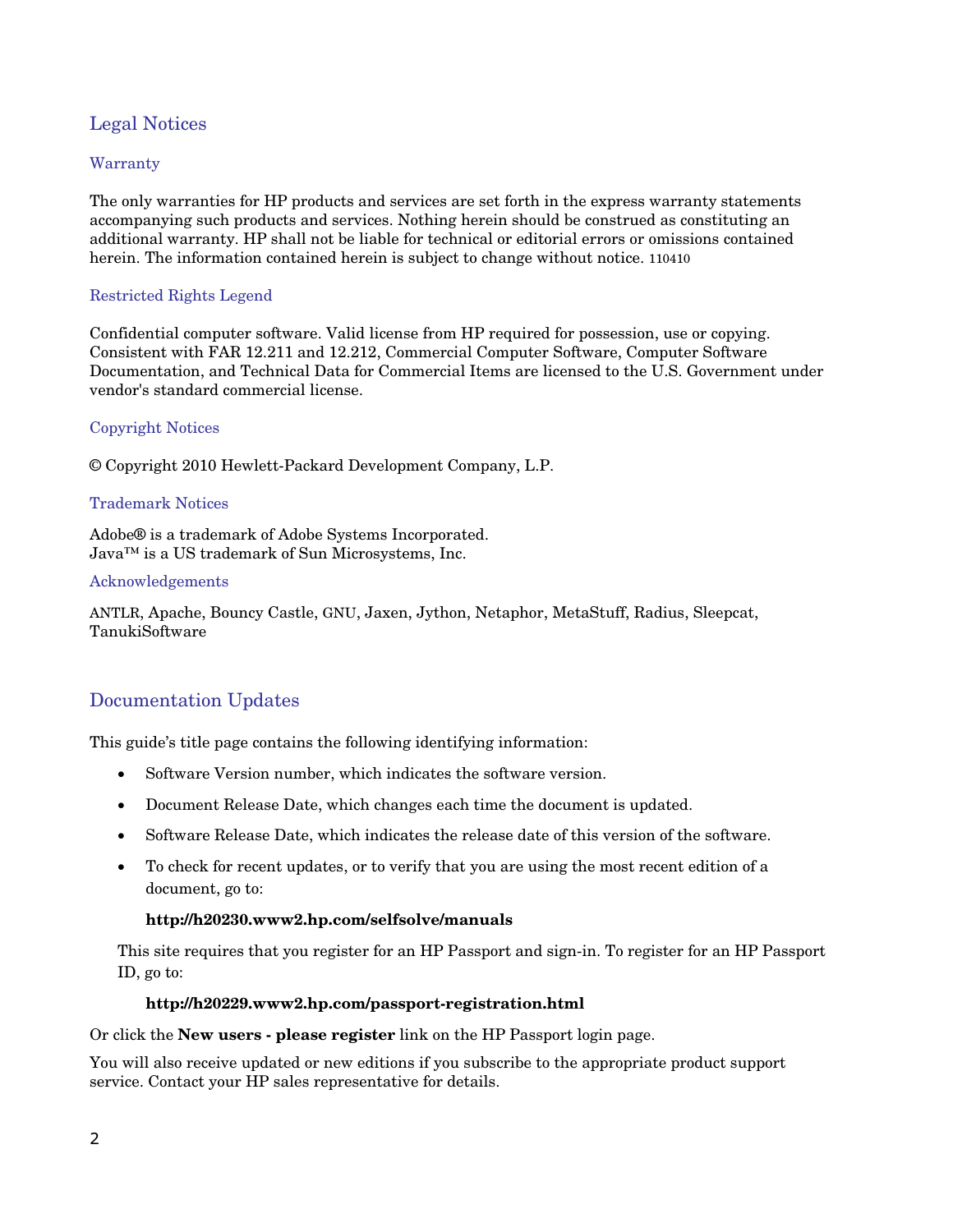#### Support

You can visit the HP Software Support Online web site at:

<http://www.hp.com/go/hpsoftwaresupport>

This web site provides contact information and details about the products, services, and support that HP Software offers.

HP Software Support Online provides customer self-solve capabilities. It provides a fast and efficient way to access interactive technical support tools needed to manage your business. As a valued support customer, you can benefit by using the HP Software Support web site to:

- Search for knowledge documents of interest
- Submit and track support cases and enhancement requests
- Download software patches
- Manage support contracts
- Look up HP support contacts
- Review information about available services
- Enter into discussions with other software customers
- Research and register for software training

Most of the support areas require that you register as an HP Passport user and sign in. Many also require a support contract.

To find more information about access levels, go to:

[http://h20230.www2.hp.com/new\\_access\\_levels.jsp](http://h20230.www2.hp.com/new_access_levels.jsp)

To register for an HP Passport ID, go to:

<http://h20229.www2.hp.com/passport-registration.html>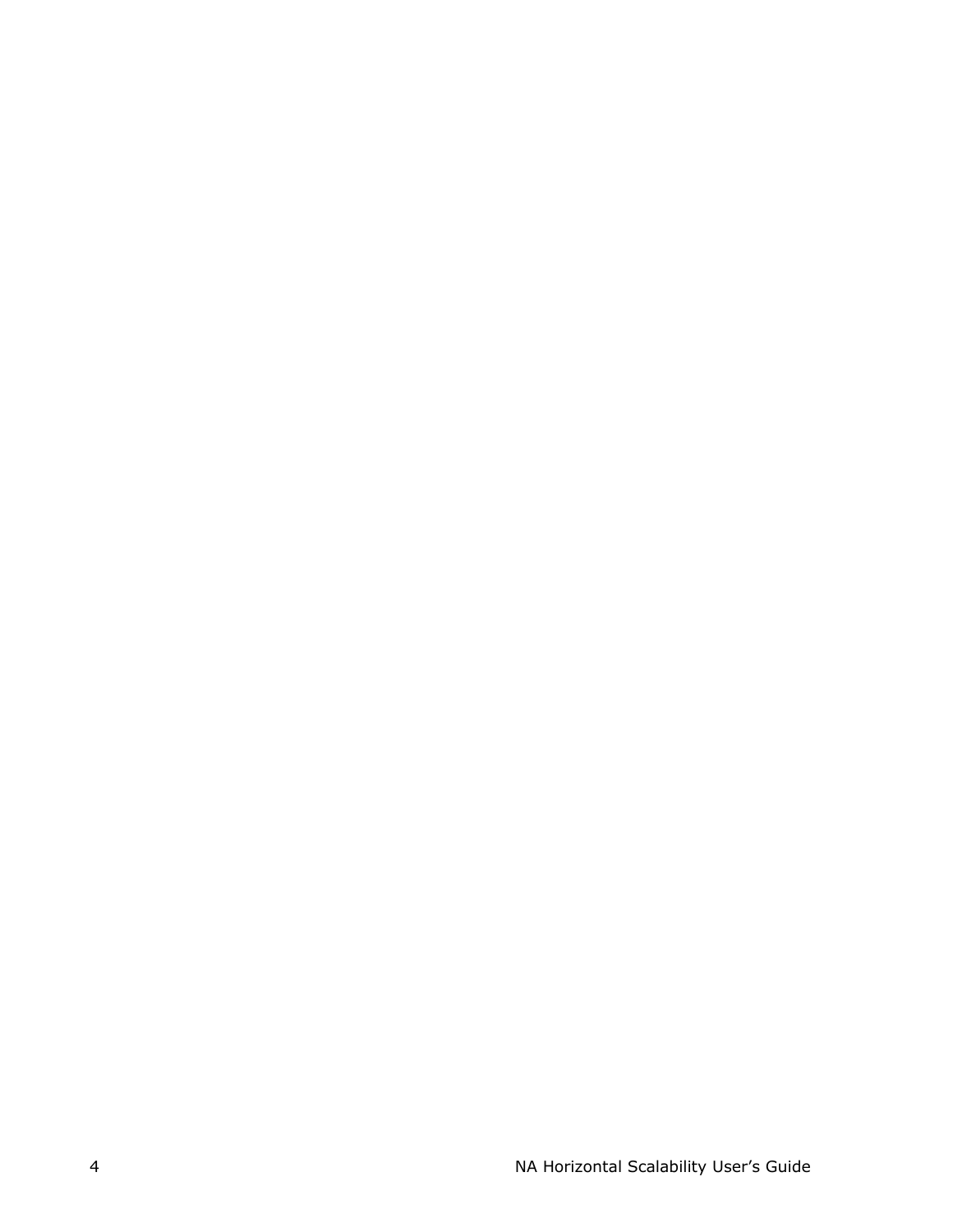# **Table of Contents**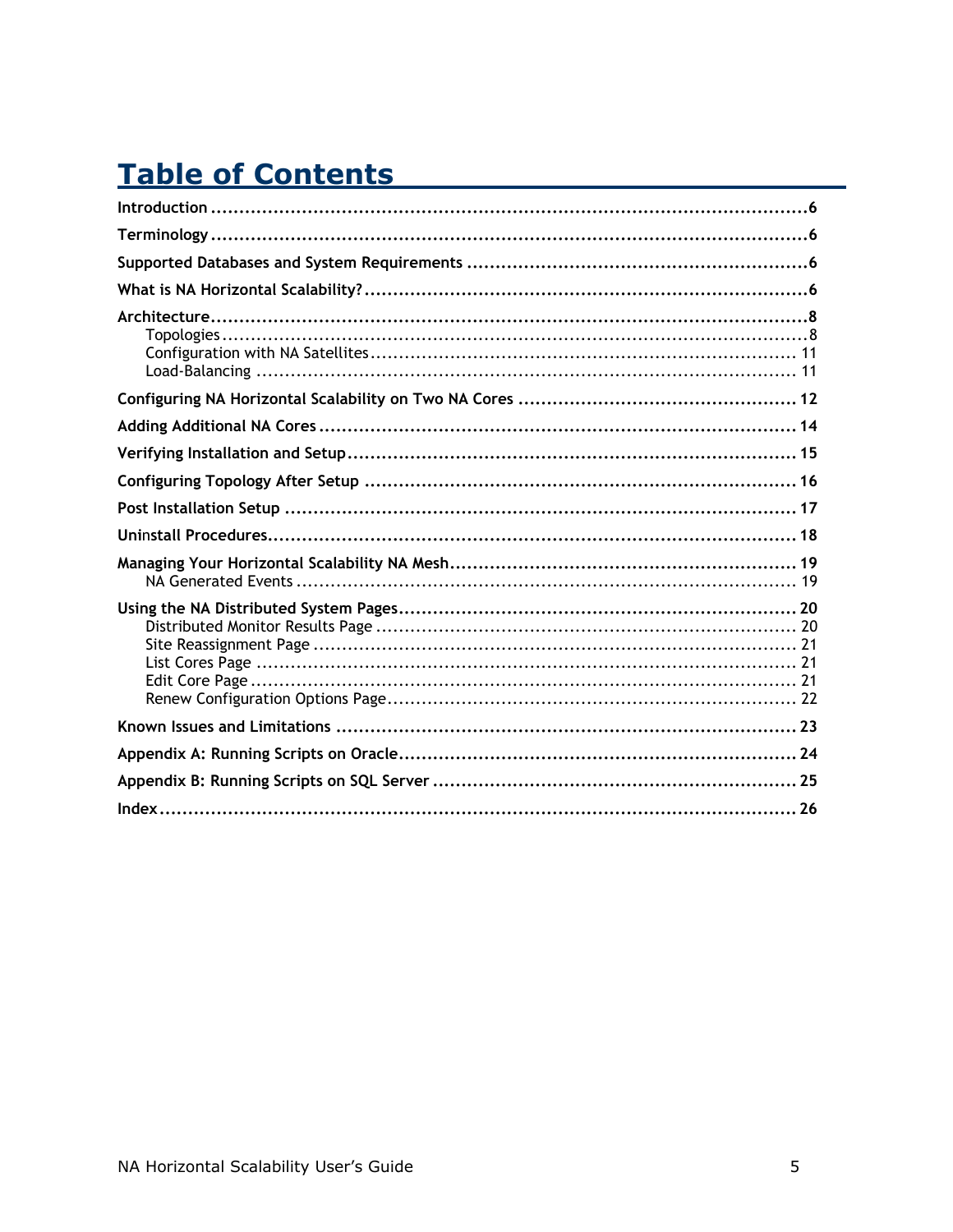### <span id="page-5-0"></span>**Introduction**

The *HP Network Automation 9.0 Horizontal Scalability User's Guide* describes the Network Automation System (NA) Horizontal Scalability functionality. It includes information on:

- What is NA Horizontal Scalability
- Configuring NA Horizontal Scalability on a two NA Core configuration
- Adding additional NA Cores to a NA Horizontal Scalability configuration

### **Terminology**

The following terms are used throughout this guide:

- **NA Core** A single NA Management Engine, associated services (Syslog and TFTP), and a single database. A NA Core can manage multiple Sites.
- **Partition** A set of devices with unique IP addresses. A Partition is managed by one (and only one) NA Core. Multiple Partitions can be managed by a single NA Core. Refer to the *HP Network Automation 9.0 User's Guide* for information on segmenting devices.
- **NA Mesh** Multiple NA Cores connected via replication.

### **Supported Databases and System Requirements**

The NA Horizontal Scalability solution is supported on the following databases:

- SQL Server 2005, Service Pack 2 (Standard Edition or Enterprise Edition)
- SQL Server 2008 (Standard Edition or Enterprise Edition)
- Oracle Server 10g (10.2.0.4) Standard Edition
- Oracle Server 11gR1 Standard or Enterprise Edition

The maximum number of NA Cores supported is five.

Horizontal Scalability system requirements are equivalent to those for standard NA installs, as are the required database settings. However, the Horizontal Scalability system is not designed to be used over WANs where NA Cores and the database are separated by large geographic distances. Refer to the *HP Network Automation 9.0 Support Matrix* for information on standard database server hardware requirements.

### **What is NA Horizontal Scalability?**

NA Horizontal Scalability is the ability to combine multiple NA Cores with a single database so that they work as a single logical unit to improve the performance of the overall system. NA Horizontal Scalability can be configured in different ways, depending on how you use your system and where bottlenecks are apt to occur.

The following figure shows a typical two-NA Core Horizontal Scalability installation.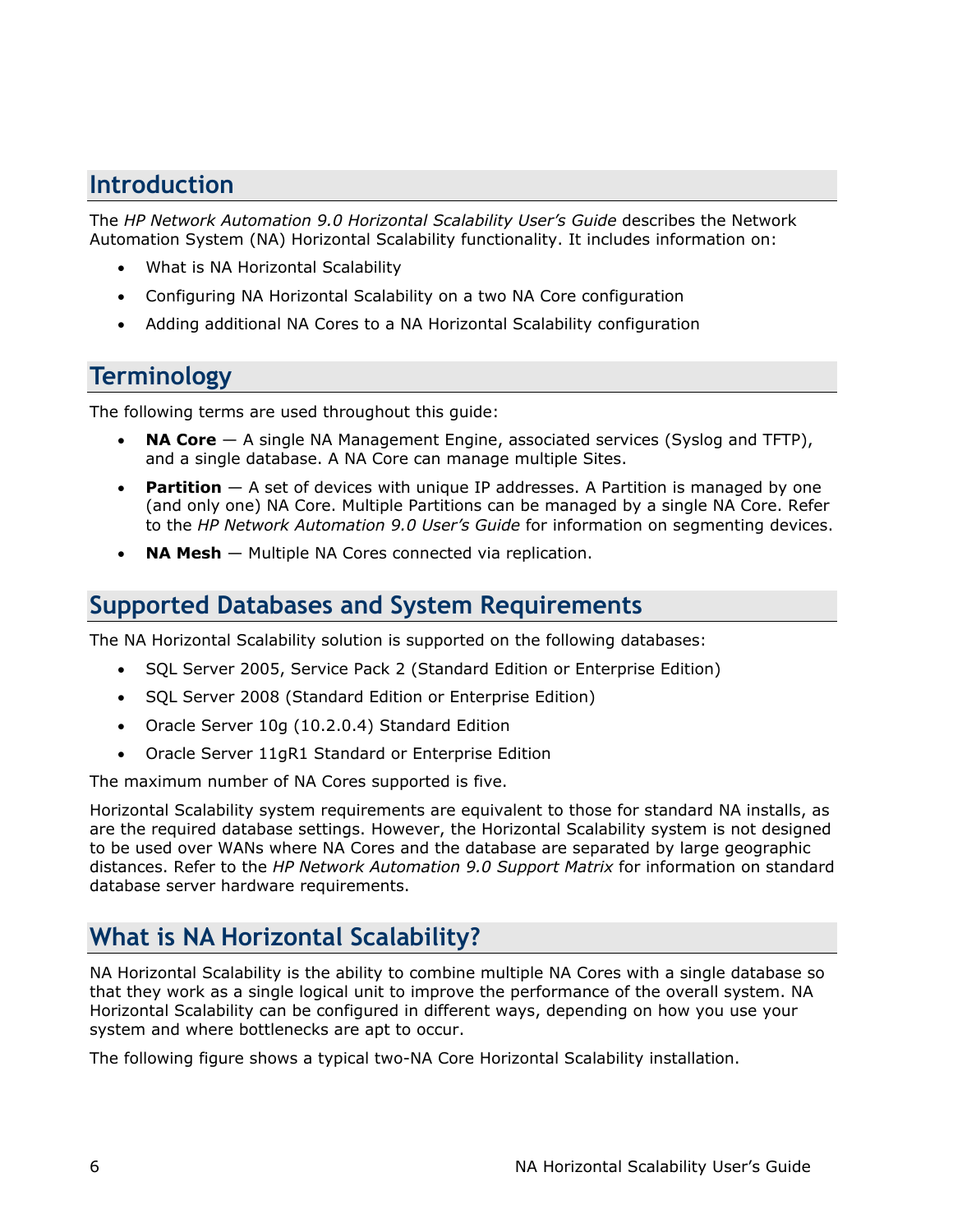

Keep in mind that some installations might have two separate network device collections that are inaccessible from the non-managing NA Core. These installations still provide scaling benefits, however.

The communication between the NA Cores is done using Java's Remote Method Invocation (RMI). RMI is used to ensure:

- Certain file system objects, such as software images and driver packages, are in sync.
- NA tasks are scheduled and run on the correct NA Core.

In addition to replication monitoring, NA also monitors the following between each NA Core:

- RMI connectivity between each NA Core
- NA server timestamp differences between each NA Core
- Local NA Core identification

These monitors generate events during error conditions. The events can be emailed to the NA administrator using a standard event rule in NA. Refer to the *HP Network Automation 9.0 User's Guide* for information on configuring email notification.

**Note**: There is a standard example event rule shipped with NA. The event rule can be updated as necessary.

In a scenario where the NA Core is the bottleneck in terms of task throughput or overall performance, NA Horizontal Scalability can ease the problem. For example, a NA Core could become a bottleneck if:

- The NA Core's memory or CPU usage is high due to running many concurrent tasks
- The NA Core's memory or CPU usage is high due to many concurrent users on the system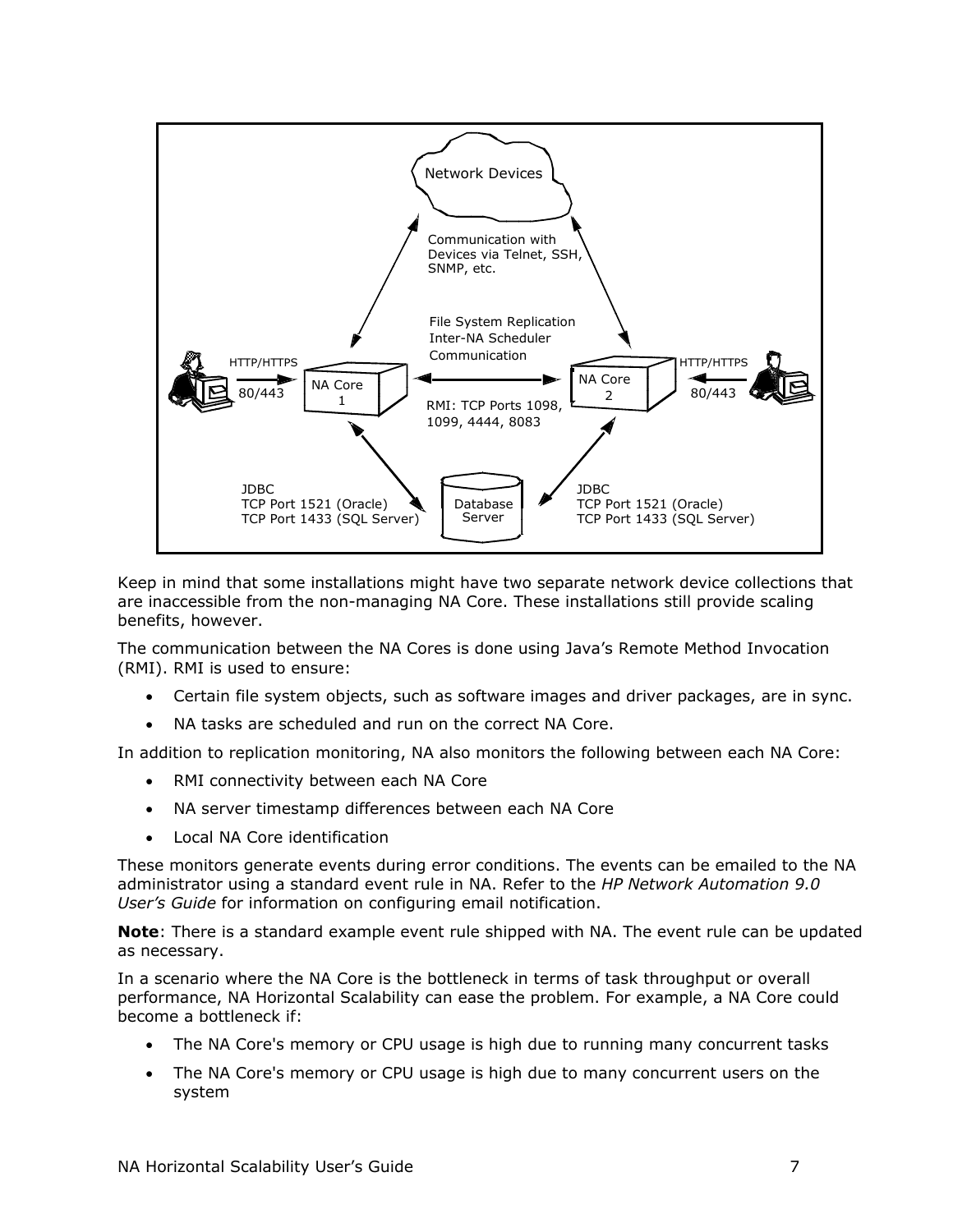<span id="page-7-0"></span>• NA is not able to run as many concurrent tasks as you would like due to memory restrictions

**Note**: Using NA Horizontal Scalability could place an addition load on your database, as certain queries for the task scheduler could be duplicated across different NA Cores.

### **Architecture**

The NA Horizontal Scalability architecture has multiple components:

- A NA Mesh scheduler that is optimized for group task throughput. The scheduler enables group tasks to be load-balanced across multiple cores. The scheduler is not currently optimized for task failover, however.
- A file system synchronizer. Certain file system items are kept synchronized across multiple NA Cores. These items include NA Core configuration files, device drivers, and software images.
- A monitoring subsystem that periodically checks the health of inter-NA Core communication.

## **Topologies**

The NA Mesh can be configured in multiple topologies, depending on your requirements. The following general topologies are supported:

• **Topology 1**: Dedicating each server to a fixed set of devices. You should use this topology if you have business units that need their own servers for performance reasons. This topology allows for global reporting on all devices.

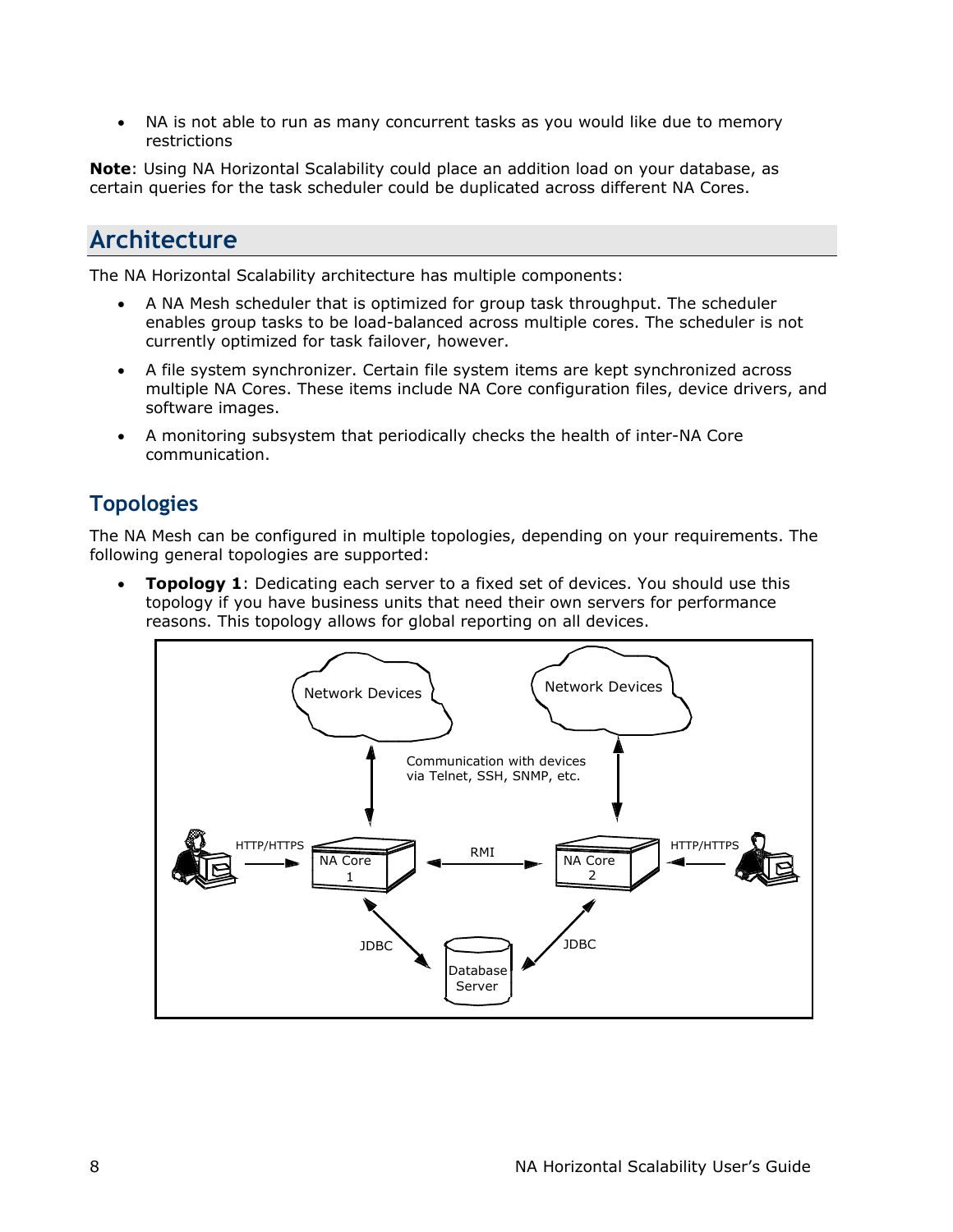• **Topology 2**: Load-balancing all device group tasks across all servers. This topology is useful if you want to maximize task throughput across your entire NA Mesh. You should use this topology if you have performance requirements on task throughput, but do not need to limit access to certain devices for different servers.



• **Topology 3**: Using one server to run automated regularly-scheduled group tasks, while another server is dedicated to running all user-initiated device tasks. This configuration is useful if you want to have user-initiated tasks avoid a scheduler bottleneck due to large automated tasks that are running. You should use this topology if it is critical that user-initiated tasks run as soon as possible.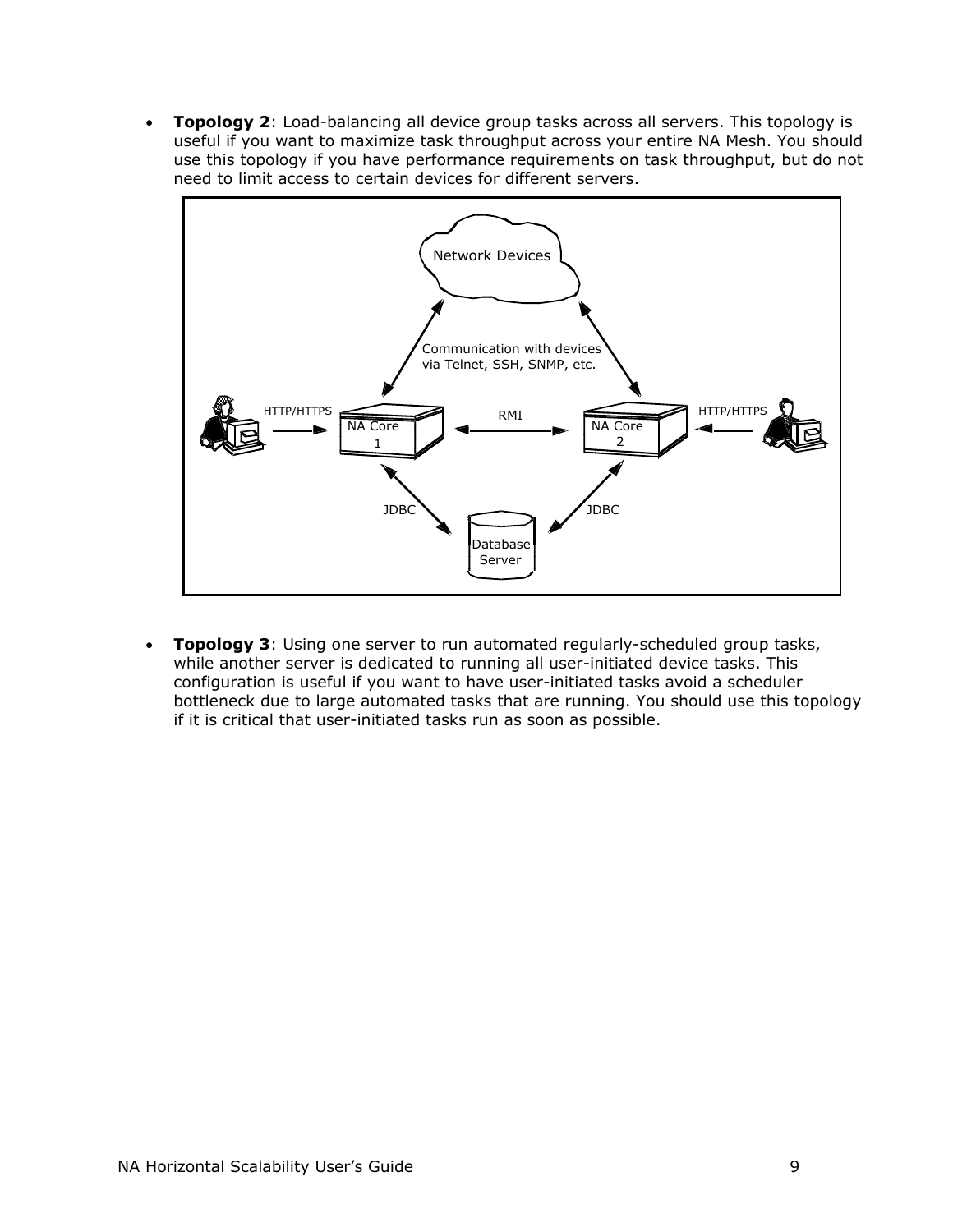

• **Topology 4**: Using one server for all user-interaction, while another server is used for all device tasks. This is useful if NA users experience UI performance limitations due to device tasks loads on a specific NA Core. You should use this topology if users run multiple search and reporting operations that impact overall system performance.

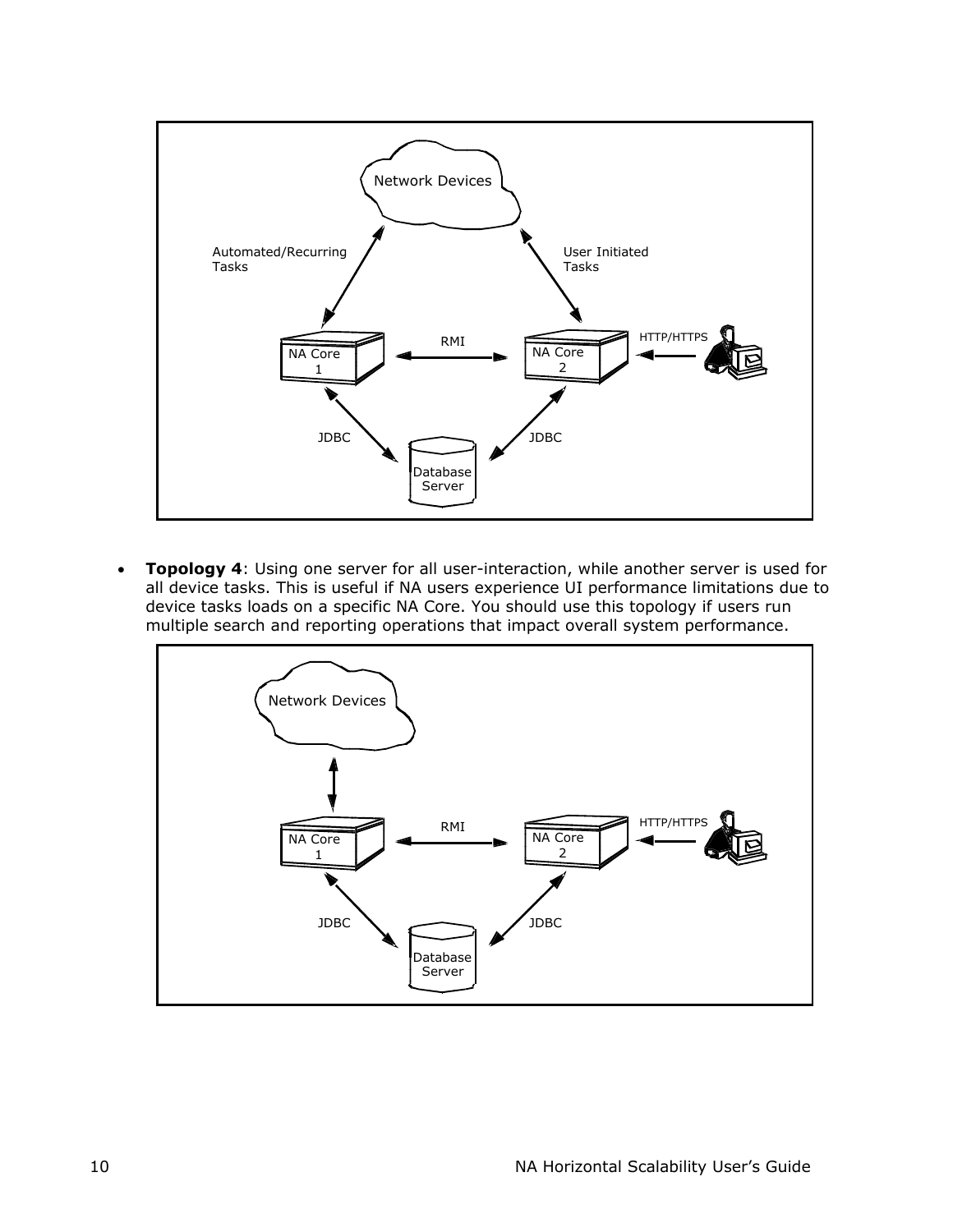<span id="page-10-0"></span>**Note**: Horizontal Scalability in conjunction with Multimaster Distributed Systems is not a supported configuration due to the replication load that Horizontal Scalability generates. Refer to the *HP Network Automation Scalability Architecture and Support Statement* for more information.

### **Configuration with NA Satellites**

When configuring NA Satellites with Horizontal Scalability, each Satellite Remote Agent is associated with a NA Core. The NA Core associated with a Satellite receives snapshot requests when Syslog messages indicate a Snapshot is required.

When using Topology 1, the NA Core associated with a Satellite should be the same NA Core associated with the Partition for the Realm of the Satellite. For example,

- Partition Bellevue is associated with the Bellevue Realm and NA Core A.
- Satellite Gateway Bellevue1 is installed in the Bellevue Realm.
- The Remote Agent deployed to Gateway Bellevue1 should also be NA Core A.

When using Topology 2 and 3, the NA Cores associated with the Satellites should be distributed evenly between the NA Cores.

#### **Load-Balancing**

NA Horizontal Scalability enables multiple NA Cores to communicate with a single database. This configuration uses several methods to boost NA performance:

- You can configure the NA Cores to execute tasks in a round-robin fashion across the NA Cores. NA tasks are not bound to the NA Core that owns the device. Note that the round-robin algorithm is used only for group tasks, and occurs at group sub-task creation time.
- You can configure one or more NA Cores to run all tasks that were locally created on it.
- NA can be configured to only look at in-memory running tasks when searching for duplicate tasks scheduled to run at the same time on the same device.

**Note**: Load-balancing assumes that the database is not the limiting factor for performance. If the database performance is the bottleneck, NA Horizontal Scalability will not help. In fact, it could exacerbate the problem. Be sure to check the CPU and memory usage on all of your servers. If your NA Core is using a lot of CPU and memory, the NA Core is the bottleneck. Otherwise, the bottleneck could by the database.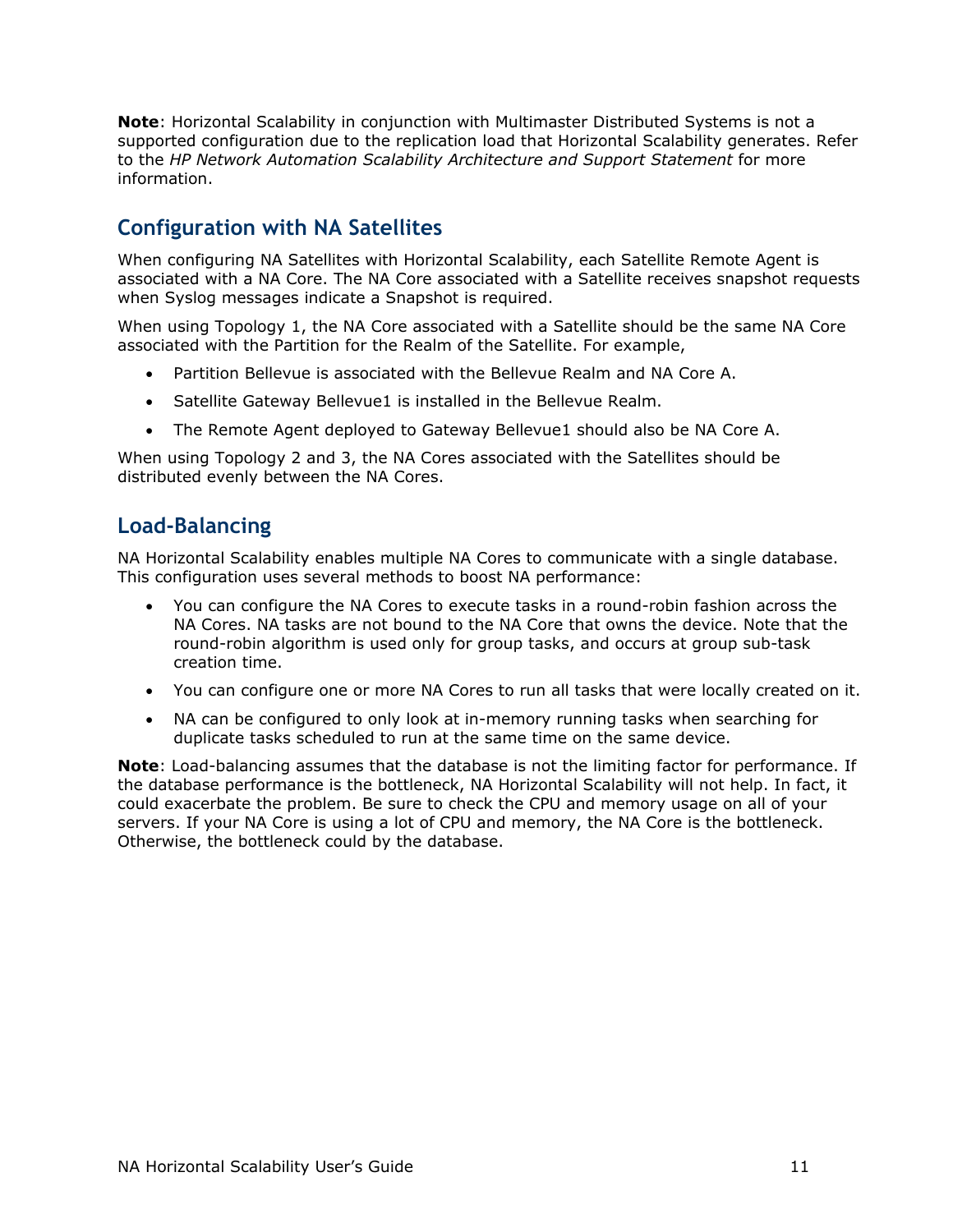# <span id="page-11-0"></span>**Configuring NA Horizontal Scalability on Two NA Cores**

The following steps describe how to configure two NA Cores communicating with one database. This configuration can be started using an existing NA Core or on two new NA Cores.

**Note**: SQL scripts are provided in the appropriate bundle described below. The SQL scripts should be run on your database using the appropriate tool, for example SQLPlus for Oracle or SQLServer Management Studio for SQL Server. *Appendix A: Running Scripts on Oracle* on page 24 includes information for running scripts on Oracle. *Appendix B: Running Scripts on SQL Server* on page 25 includes information on running scripts on SQL Server.

- 1. [optional] If you do not have an existing SQL Server or Oracle NA database server installed, perform a clean NA install (NA1) for either the SQL Server or Oracle database server. Refer to the *HP Network Automation 9.0 Upgrade and Installation User's Guide*  in the Doc folder on the installation DVD to review the NA installation steps.
- 2. Record the IP addresses and the database instance name and credentials for the NA Cores and Database server.
- 3. Locate the *OracleHorizontalScalabilityBundle.zip* file or the *SQLServerHorizontalScalabilityBundle.zip file* in the oracle\_horizontal\_scalability folder or the sql\_server\_horizontal\_scalability folder on the NA 9.0 Multimaster and Horizontal Scalability DVD. Be sure to use the scripts for the appropriate database type.
- 4. Stop the NA Cores/daemons (NA1).
- 5. Extract either the *OracleInitialSetup.sql* file or *SQLServerInitialSetup.sql* file from the appropriate replication script bundle. You will need to edit the file to replace certain variables. The variables to be replaced are located in the script between comment lines BEGIN VARIABLE REPLACEMENT SECTION and END VARIABLE REPLACEMENT SECTION. Be sure to completely replace the variables, including replacing the angle brackets  $(\langle \rangle)$ , as follows:

<REPLACEME\_DATABASE\_NAME> Use the SQL Server database name or Oracle SID. <REPLACEME\_DATABASE\_SERVER\_NAME\_OR\_IP> Use the DNS hostname or static IP address of your database server.

<REPLACEME\_CORE\_SERVER\_NAME\_OR\_IP\_1> Use the DNS hostname or static IP address of the first NA Core.

<REPLACEME\_CORE\_SERVER\_NAME\_OR\_IP\_2> Use the DNS hostname or static IP address of the second NA Core.

**Note**: The CoreRMIPort in the script could be different from 1099 if your installation has been customized. The default DatabasePort is 1521 for Oracle and 1433 for SQL Server. If you are using a port other than the standard one for the database, you will need to modify the script accordingly.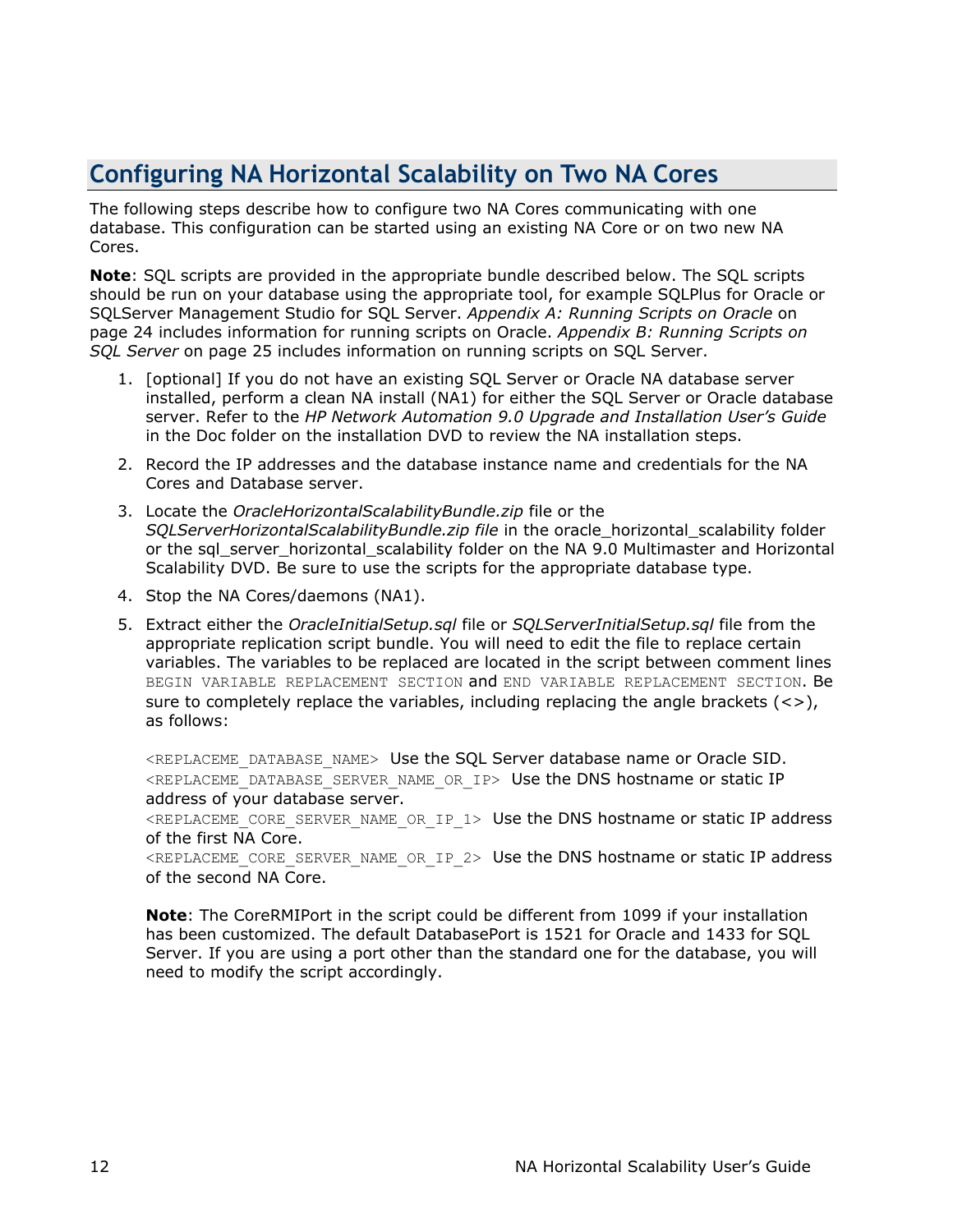**Note**: If you have previously configured a second Horizontal Scalability Core and then removed it, you will need to comment out the following line by putting two hyphens (--) at the beginning of the line:

```
-- INSERT INTO RN KEY INCREMENTOR SELECT Name, Value, 2 FROM
RN KEY INCREMENTOR WHERE CoreID = 1;
```
Keep in mind that the RN KEY\_INCREMENTOR table will already be updated for the second Horizontal Scalability Core from before.

- 6. Run the appropriate setup script, for example *SQLServerInitialSetup.sql* or *OracleInitialSetup.sql*, that you edited in Step 5. (Refer to *Appendix A: Running Scripts on Oracle* on page 24 or *Appendix B: Running Scripts on SQL Server* on page 25 for information.)
- 7. On the second NA Core, install NA (NA2). When prompted, choose "Use Existing Database". The database name/SID is the same one you used in Step 5.
- 8. Stop the second NA Core Management Engine (NA2). Refer to the *HP Network Automation 9.0 User's Guide* for information on how to stop the NA Management Engine.
- 9. On all of the NA Cores, edit and copy the *distributed.rcx* file from the appropriate *HorizontalScalabilityBundle.zip* to C:\NA\jre\ (Windows) or equivalent Unix directory, for example /opt/NAfiles/jre/. Make sure the following options are set accordingly for Oracle.

```
<options>
```

```
… 
   <option name="distributed/enabled">true</option> 
  <option name="distributed/replication enabled">false</option>
   <option name="distributed/type">Oracle</option> 
    <option name="distributed/cache_delay">30</option> <!-- in seconds --> 
   <option name="distributed/bind_tasks_to_core">true</option>
```
… </options>

The following options are for SQL Server:

```
<options> 
… 
    <option name="distributed/enabled">true</option> 
   <option name="distributed/replication enabled">false</option>
    <option name="distributed/type">SQLServer</option> 
    <option name="distributed/cache_delay">120</option> <!-- in seconds--> 
    <option name="distributed/bind_tasks_to_core">true</option> 
…
```

```
</options>
```
**Note**: <option name="distributed/bind\_tasks\_to\_core">false</option> enables the round-robin algorithm. If you are configuring your NA Mesh topology for round-robin, this should be set to false.

- 10. Restart all the NA Cores/daemons.
- 11.Verify your installation is working correctly. Refer to "Verifying Installation and Setup" on page 15).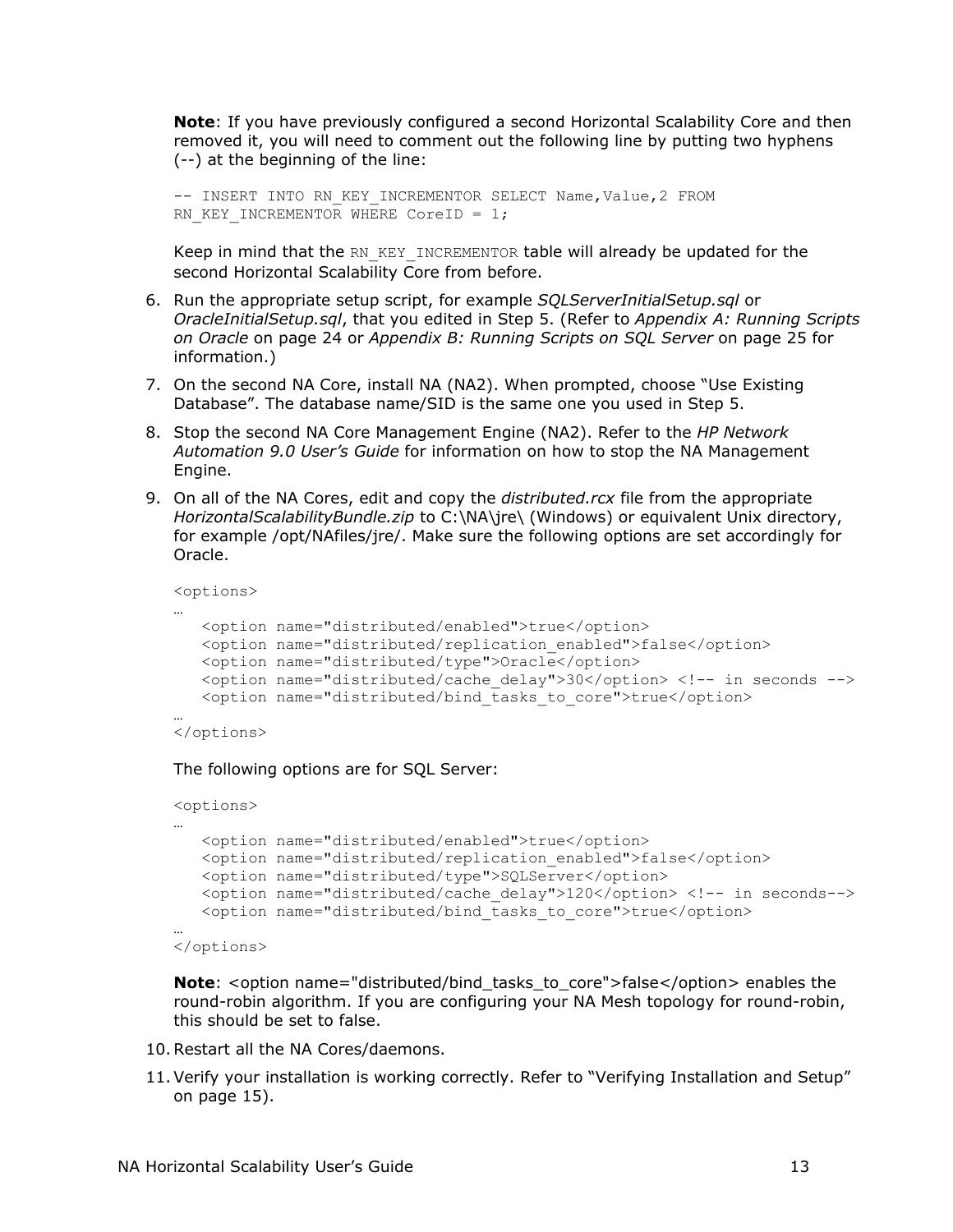## <span id="page-13-0"></span>**Adding Additional NA Cores**

To add a third, or more NA Cores to an existing NA Mesh, do the following:

- 1. Record the IP addresses and the database instance name and credentials for the NA Core you are adding.
- 2. Locate the *HP Network Automation 9.0 User's Guide* in the Doc folder on the installation DVD to review the NA installation steps.
- 3. Locate the *OracleHorizontalScalabilityBundle.zip* file or the *SQLServerHorizontalScalabilityBundle.zip file* in the oracle\_horizontal\_scalability folder or the sal server horizontal scalability folder on the NA 9.0 Multimaster and Horizontal Scalability DVD. Be sure to use the scripts for the appropriate database type.
- 4. Stop the NA Core Management Engines on all the other servers.
- 5. Extract either the *OracleAddServer.sql* file or *SQLServerAddServer.sql* file from the appropriate replication script bundle. You will need to edit the file to replace certain variables. The variables to be replaced are located in the script between comment lines BEGIN VARIABLE REPLACEMENT SECTION and END VARIABLE REPLACEMENT SECTION. Completely replace the variables, including replacing the angle brackets  $\langle \langle \rangle$ , as follows:

<REPLACEME\_DATABASE\_NAME> Use the SQL Server database name or Oracle SID. <REPLACEME\_DATABASE\_SERVER\_NAME\_OR\_IP> Use the DNS hostname or static IP address of your database server.

<REPLACEME\_ADDED\_CORE\_SERVER\_NAME\_OR\_IP> Use the DNS hostname or static IP address of the NA Core you are adding.

**Note**: The CoreRMIPort in the script could be different from 1099 if your installation has been customized. The default DatabasePort is 1521 for Oracle and 1433 for SQL Server. If you are using a port other than the standard one for the database, you will need to modify the script accordingly.

- 6. Run the appropriate add server script, for example *OracleAddServer.sql* or *SQLServerAddServer.sql* that you edited in Step 5. (Refer to *Appendix A: Running Scripts on Oracle* on page 24 or *Appendix B: Running Scripts on SQL Server* on page 25 for information.)
- 7. On the new NA Core, install NA (NA\_*n*). When prompted, choose "Use Existing Database". The database name/SID is the same one you used in step 5 (i.e. dbname1).
- 8. Stop the new NA Core Management Engine (NA\_*n*).
- 9. On the new NA Core, edit and copy the *distributed.rcx* file from the appropriate *HorizontalScalabilityBundle.zip* to *C:\NA\jre\* (Windows) or equivalent Unix directory, for example /opt/NAfiles/jre/. Make sure the following options are set accordingly for Oracle.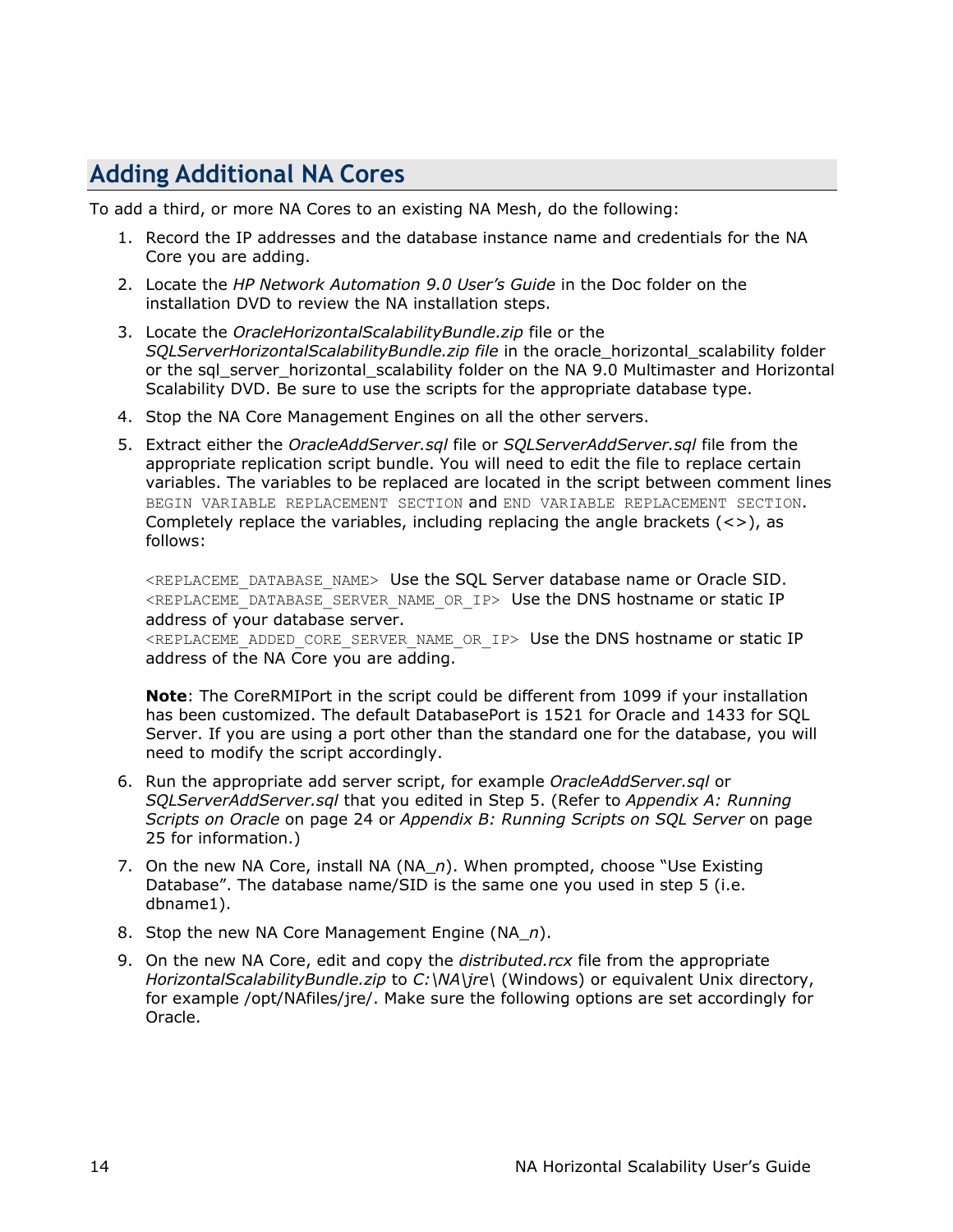```
<options> 
… 
    <option name="distributed/enabled">true</option> 
   <option name="distributed/replication enabled">false</option>
    <option name="distributed/type">Oracle</option> 
    <option name="distributed/cache_delay">30</option> <!-- in seconds --> 
    <option name="distributed/bind_tasks_to_core">true</option> 
…
```

```
</options>
```
The following options are for SQL Server:

```
<options> 
… 
    <option name="distributed/enabled">true</option> 
   <option name="distributed/replication enabled">false</option>
    <option name="distributed/type">SQLServer</option> 
    <option name="distributed/cache_delay">120</option> <!-- in seconds--> 
   <option name="distributed/bind tasks to core">true</option>
… 
</options>
```
**Note**: <option name="distributed/bind\_tasks\_to\_core">false</option> enables the round-robin algorithm. If you are configuring your NA Mesh topology for round-robin, this should be set to false.

10. Restart all the NA Cores/daemons.

### **Verifying Installation and Setup**

To verify installation and setup, do the following:

1. Verify that the RN CORE table database contains the appropriate list of servers in the NA Mesh. To check the RN\_CORE table, using the query tool appropriate for your database, enter:

```
SELECT * FROM RN CORE;
```
You can also view the Edit Core page in NA to review each NA Core's settings. Refer to page 23 for information.

- 2. Edit an object on one NA server (for example, a Comments field for a device).
- 3. Verify that the updated comment exists on the second NA server.
- 4. Check the status of the Distributed Monitor in the NA UI to ensure that no problems are being reported. It could take up to five minutes for this monitor to initially run.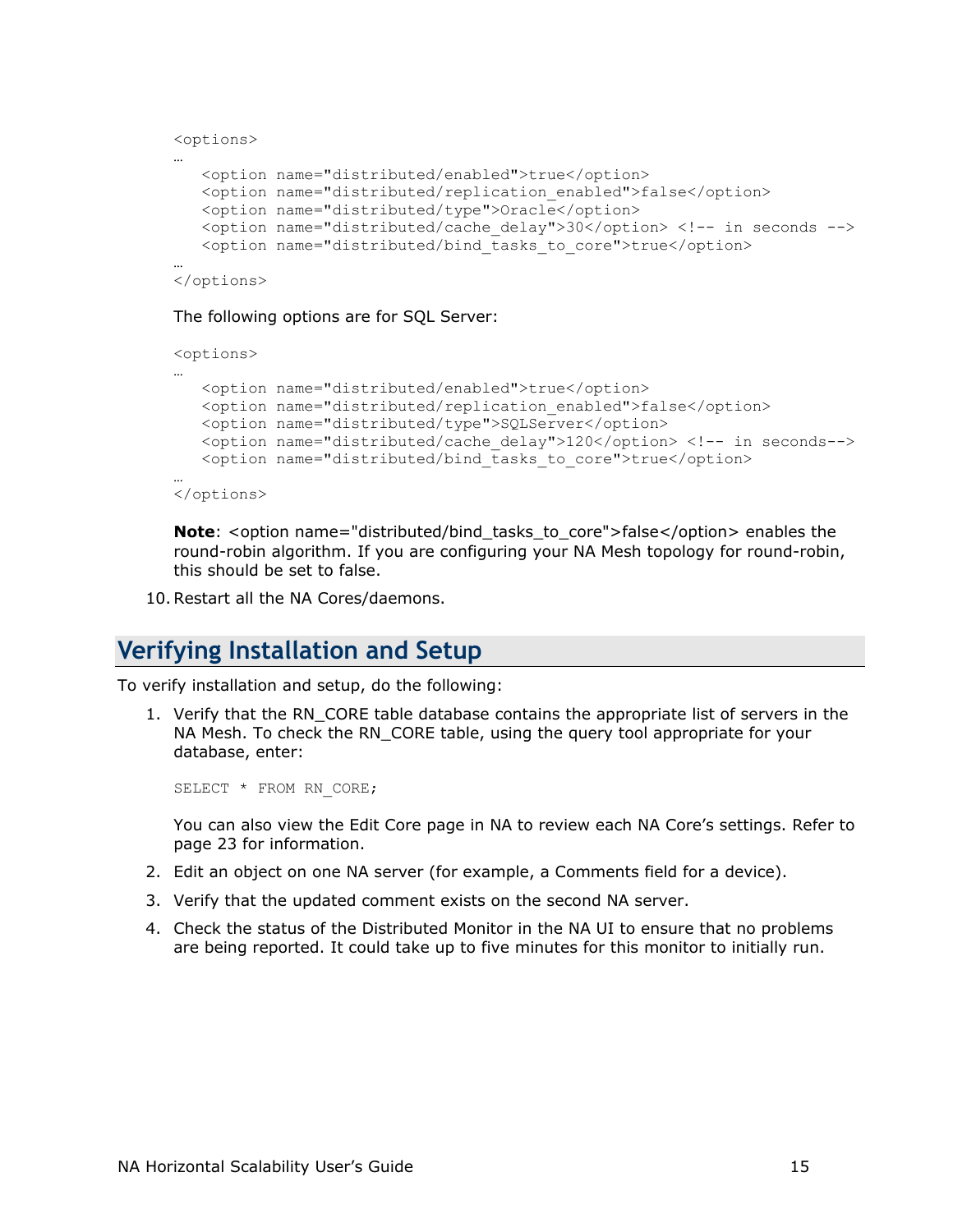# <span id="page-15-0"></span>**Configuring Topology After Setup**

The following general topologies are supported:

- **Topology 1**: Dedicating each server to a fixed set of devices.
- **Topology 2**: Load-balancing all device group tasks across all servers.
- **Topology 3**: Using one server to run automated regularly-scheduled group tasks, while another server is dedicated to running all user-initiated device tasks.
- **Topology 4**: Using one server for all user-interaction, while another server is used for all device tasks.

| <b>Option</b>                                                                                                                                                                                                                                                                                                                                                       | <b>Topology 1</b><br><b>Value</b> | Topology 2<br><b>Value</b> | Topology 3<br><b>Value</b>                             | <b>Topology 4</b><br><b>Value</b> |
|---------------------------------------------------------------------------------------------------------------------------------------------------------------------------------------------------------------------------------------------------------------------------------------------------------------------------------------------------------------------|-----------------------------------|----------------------------|--------------------------------------------------------|-----------------------------------|
| "distributed/bind_tasks_to_core"<br>(in <i>distributed.rcx</i> )                                                                                                                                                                                                                                                                                                    | true                              | false                      | true                                                   | true                              |
| Allow local task running:                                                                                                                                                                                                                                                                                                                                           | Unchecked<br>(i.e., false)        | Unchecked<br>(i.e., false) | Checked (i.e.,<br>true)                                | Unchecked<br>(i.e., false)        |
| Admin Settings→ Server→<br>Performance Tuning                                                                                                                                                                                                                                                                                                                       |                                   |                            |                                                        |                                   |
| Note: In a Distributed System, this<br>option notifies the entire NA Mesh<br>that there can be one or more NA<br>Cores in the NA Mesh that locally<br>run all tasks scheduled on those NA<br>Cores. This is a NA Mesh-wide<br>global option. If you need to<br>change this option, you must<br>restart all of the NA Management<br>Engines after making the change. |                                   |                            |                                                        |                                   |
| Run tasks locally:                                                                                                                                                                                                                                                                                                                                                  | Unchecked                         | Unchecked                  | Checked (on<br>the server<br>where tasks<br>should run | Unchecked                         |
| Admin Settings→ Server→<br>Performance Tuning                                                                                                                                                                                                                                                                                                                       |                                   |                            |                                                        |                                   |
| Note: In a Distributed System, this<br>option notifies the NA Core to<br>locally run all tasks created on it.<br>This option will only take effect if<br>the NA Mesh-wide option is set and<br>is NA Core-specific.                                                                                                                                                 |                                   |                            | locally)<br>Unchecked<br>(on the other<br>servers)     |                                   |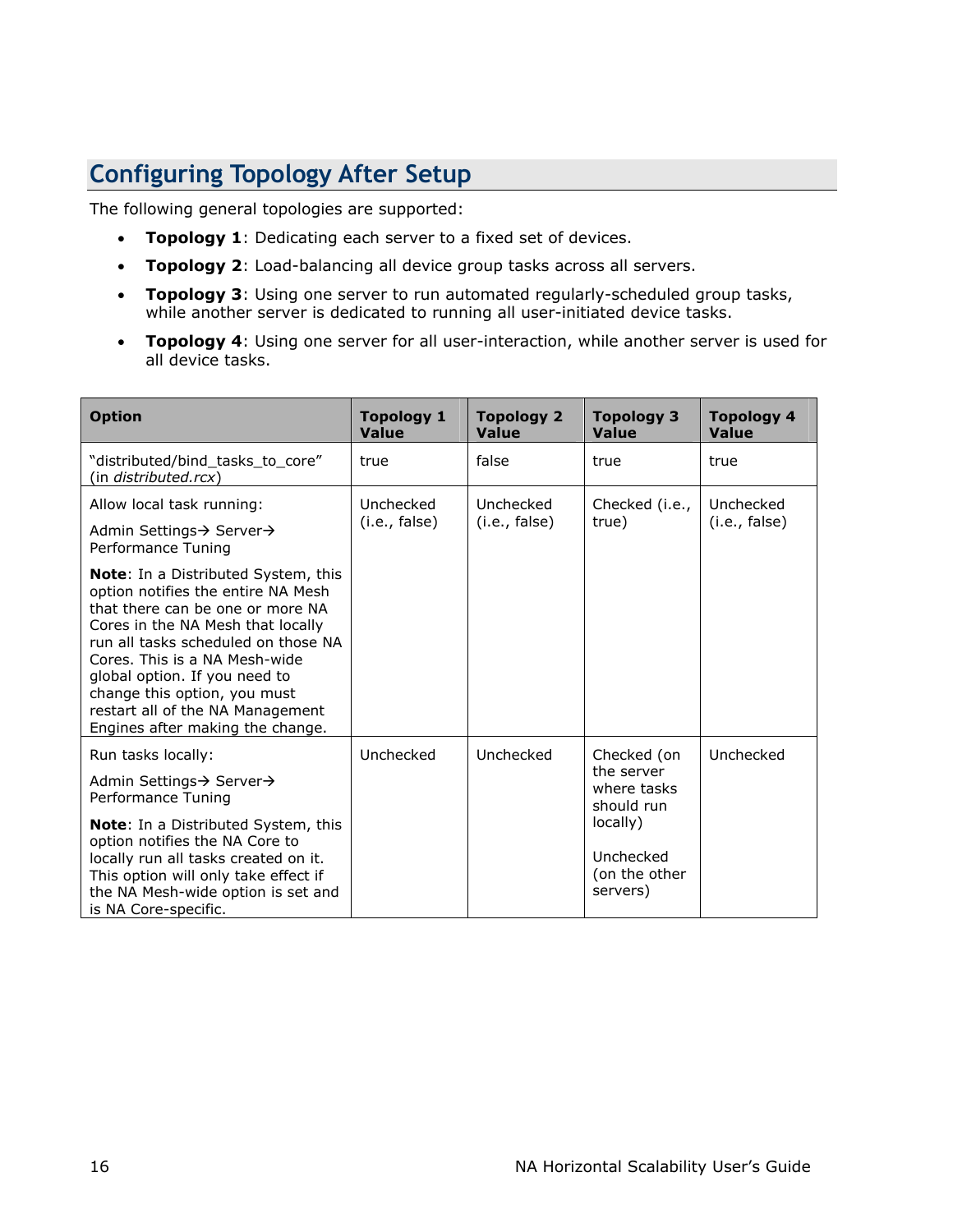# <span id="page-16-0"></span>**Post Installation Setup**

Once you have a functioning replication system, there are additional steps you can take to complete setup:

- 1. Add new Sites This will enable you to partition your devices across the different NA Cores in the NA Mesh.
- 2. Add new Realm definitions A Realm is a network segment. A Partition is not required to be in the same Realm as its managing NA Core. Keep in mind that a Realm is a large area that can include many Partitions. However, a Realm does not have to include any NA Cores. Typically, a Realm is identified by a set of unique IP addresses. For example, a Realm cannot contain two devices numbered as 10.255.111.128. Instead, the devices must be broken out into separate Realms. (Refer to the *HP Network Automation 9.0 User's Guide* for information.)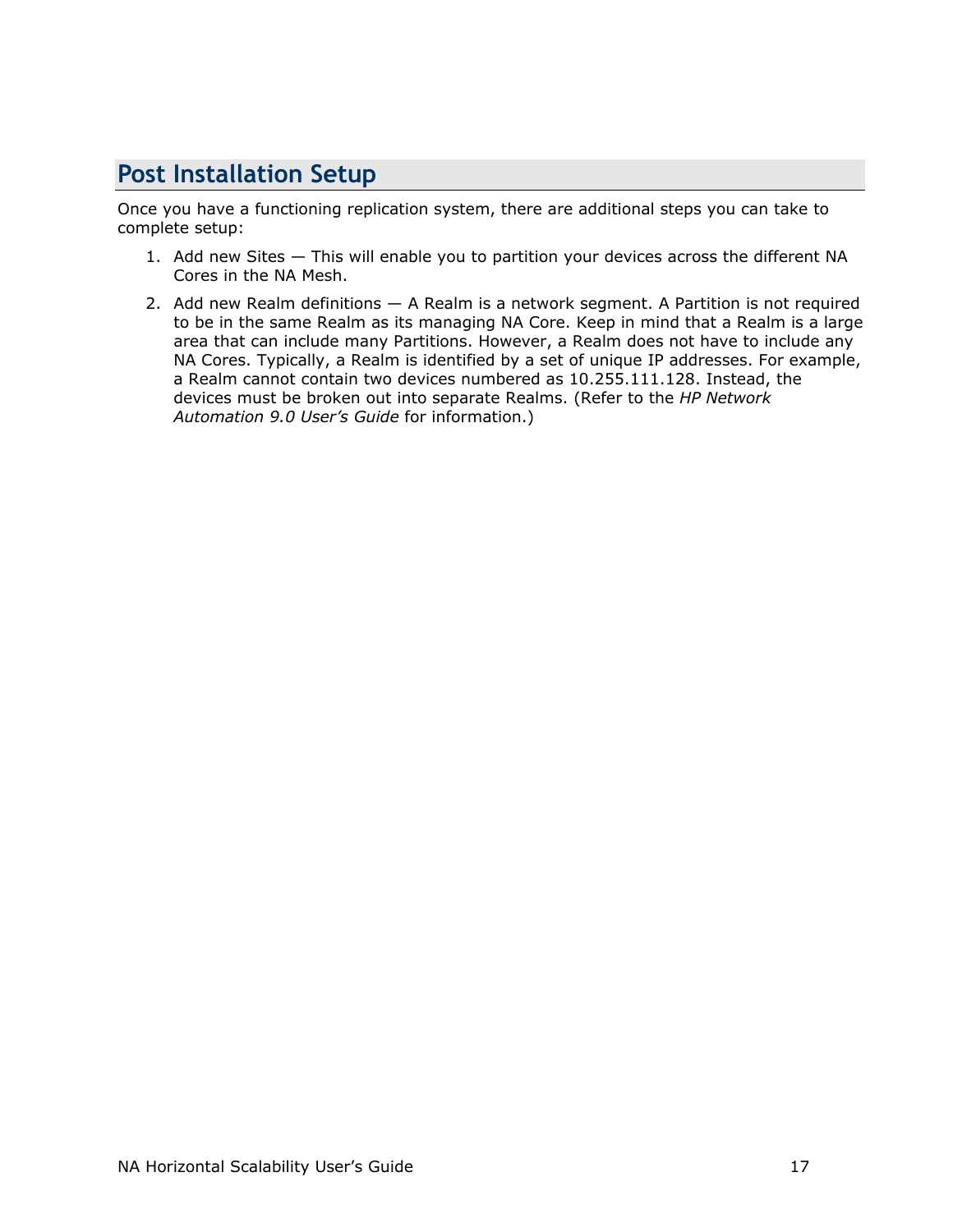## <span id="page-17-0"></span>**Uni**n**stall Procedures**

If you want to remove NA Horizontal Scalability from two NA Cores and return to a single NA Core configuration, do the following:

**Note**: If you are using more than two NA Cores, the following steps need to be applied to each of the NA Cores you are removing.

- 1. Stop and disable as appropriate the NA Cores/daemons on the NA Core that is being removed.
- 2. On the database server, run the following script as appropriate for your database type:

Oracle Script

```
 UPDATE RN_SITE SET OwningCoreID = 1 WHERE OwningCoreID = <coreID>; 
 UPDATE RN_SITE SET ManagingCoreID = 1 WHERE ManagingCoreID = <coreID>; 
 UPDATE RN_SCHEDULE_TASK SET CoreID = 1 WHERE CoreID = <coreID>; 
 DELETE FROM RN_CORE WHERE CoreID = <coreID>; 
 COMMIT;
```
#### SQL Server Script

```
 UPDATE RN_SITE SET OwningCoreID = 1 WHERE OwningCoreID = <coreID>; 
 UPDATE RN_SITE SET ManagingCoreID = 1 WHERE ManagingCoreID = <coreID>; 
 UPDATE RN_SCHEDULE_TASK SET CoreID = 1 WHERE CoreID = <coreID>; 
 DELETE FROM RN_CORE WHERE CoreID = <coreID>;
```
**Note**: Change <coreID> as appropriate. The script assumes you do not want to remove NA Core 1.

- 3. Remove the *distributed.rcx* file from NA Core 1 (assuming you want to leave only NA Core 1).
- 4. Restart NA on NA Core 1.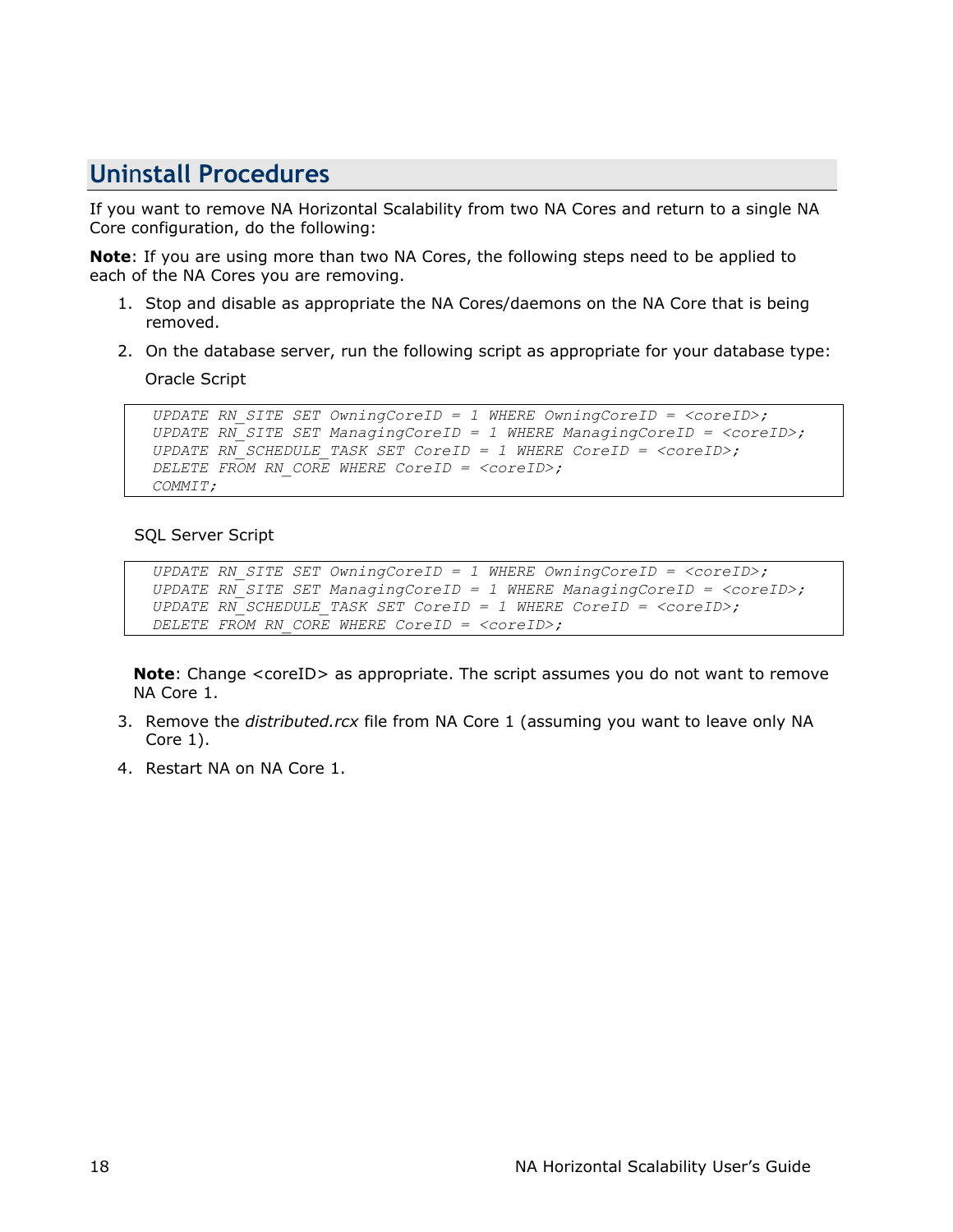# <span id="page-18-0"></span>**Managing Your Horizontal Scalability NA Mesh**

In addition to replication monitoring, NA also monitors the following for each of the NA Cores:

- RMI connectivity between each NA Core
- NA server timestamp differences between each NA Core
- Local NA Core identification

These monitors will generate events during error conditions. The events can be emailed to the NA administrator using a standard event rule in NA.

#### **NA Generated Events**

By default, NA generates system events. Event rules can alert you to certain error conditions requiring attention. You should examine the default "Distributed System" event rule to ensure all of the events are included in the event rule and that the event rule is configured to send the email notification to the appropriate administrator.

#### **RMI Error**

Event format:

```
Local Core: <hostname>
Remote Core: <hostname>
Error: <Exception text>
```
This error typically occurs when there are network problems between the NA servers. To troubleshoot this problem, make sure:

- 1. The host that the server cannot connect to is up and running.
- 2. The NA instance on that host is running.
- 3. From a command line, enter  $\frac{1}{2}$  and  $\frac{1}{2}$  and  $\frac{1}{2}$  to ensure that network connectivity exists between servers.
- 4. From a command line, enter telnet <host> to port 1099 (or whatever your RMI listen port is set to) to ensure that RMI connections are being accepted. If working correctly, you should get back some data that includes the text string "java.rmi.MarshalledObject".

Failures of any of these steps will point to corrective actions needed, such as updating the RMI port being used in the Edit NA Core page, or restarting NA to make sure that the RMI port has been bound correctly and is not being used by another application.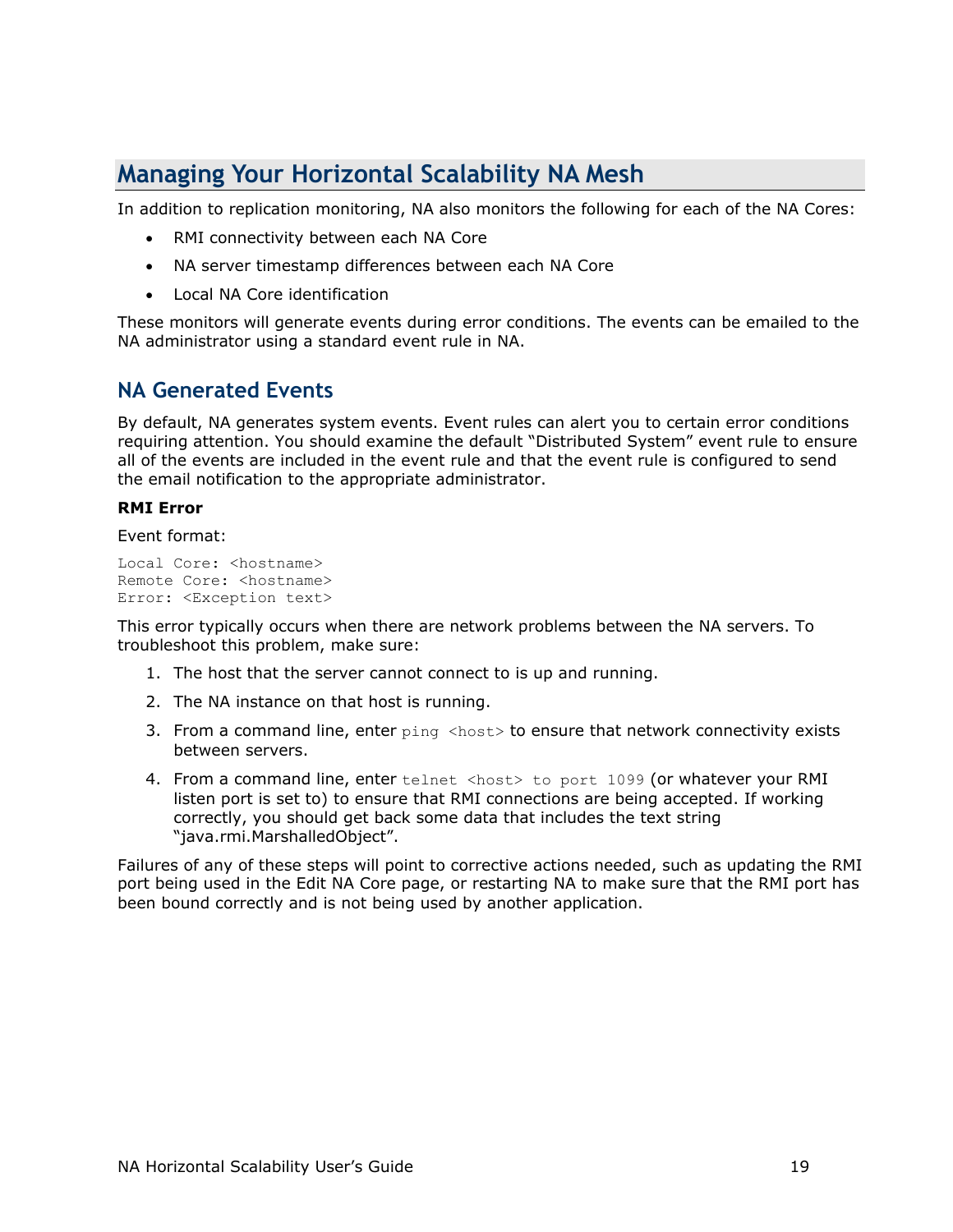# <span id="page-19-0"></span>**Using the NA Distributed System Pages**

When you install the Distributed System software, the NA user interface includes specific Distributed System pages to help you monitor and administer the system. The following options are included under the Admin $\rightarrow$  Distributed option:

- Monitor Results
- Site Reassignment
- Core List
- Renew Configuration Options

#### **Distributed Monitor Results Page**

The Distributed Monitor Results page displays the overall health of the Distributed System. By default, the Distributed monitor runs every five minutes.

To open the Distributed Monitor Results page, on the menu bar under Admin select Distributed and click Monitor Results. The Distributed Monitor Results page opens.

NA monitors several properties necessary for proper functioning of the Distributed System, including:

- RMI Connections RMI (Remote Method Invocation) is Java's remote procedure call protocol. The distributed system makes RMI calls between NA servers in the NA Mesh to transfer information about scheduled tasks, system settings, software images, and so on.
- Local NA Core Definition  $-$  The local NA Core must be able to determine which entry in the RN\_CORE table it is. If the "The local core for this system is undefined." error message is displayed, the CoreHostname property needs to be updated for the NA Core. This can be done using the Edit Core page. Refer to "Edit Core Page" on page 22 for information. (**Note**: This condition could be displayed in the error logs with the following text: "Fatal error - could not assign local core.")

The CoreHostname value can be either the DNS, etc/hosts value, or an IP address. If you are using a NA server with multiple IP addresses, you might need to tell NA which IP address to use. This is done by adding the following setting to the *distributed.rcx* file:

<option name="distributed/NA server local ip">A.B.C.D</option>

The value A.B.C.D should be replaced with the appropriate NAT IP address for the NA server and should match the RN\_CORE table's CoreHostname value for that NA Core.

Refer to the *HP Network Automation 9.0 Multimaster Distributed System on Oracle User's Guide* or the *HP Network Automation 9.0 Multimaster Distributed System on SQL Server User's Guide* for detailed information on the Distributed Monitor Results page.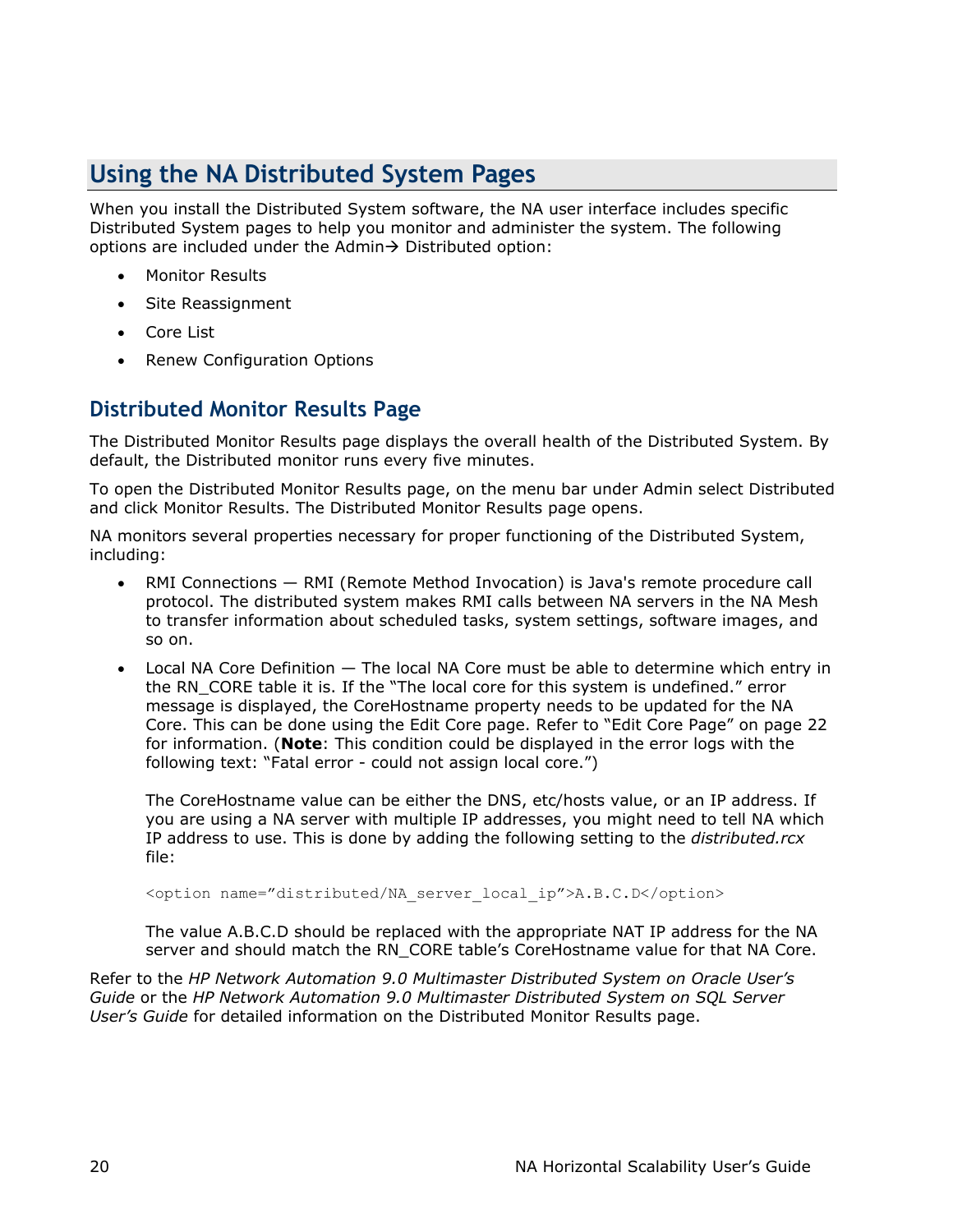#### <span id="page-20-0"></span>**Site Reassignment Page**

The Site Reassignment page allows the Site-to-NA Core mapping to be modified. This is useful for failover of Sites from one NA Core to another and for restoring Sites back to their original NA Core.

To open the Site Reassignment page, on the menu bar under Admin select Distributed and click Site Reassignment. The Site Reassignment opens. You can select NA Cores from the drop-down menu. Refer to the *HP Network Automation 9.0 Multimaster Distributed System on Oracle User's Guide* or the *HP Network Automation 9.0 Multimaster Distributed System on SQL Server User's Guide* for detailed information on the Site Reassignment page.

### **List Cores Page**

The List Cores page lists all NA Cores in the NA Mesh. This page provides information to properly manage the Distributed System.

To open the List Cores page, on the menu bar under Admin select Distributed and click Core List. The List Cores page opens. Refer to the *HP Network Automation 9.0 Multimaster Distributed System on Oracle User's Guide* or the *HP Network Automation 9.0 Multimaster Distributed System on SQL Server User's Guide* for detailed information on the List Cores page.

### **Edit Core Page**

The Edit Core page enables you to edit the NA Core definition.

To open the Edit Core page:

- 1. On the menu bar under Admin select Distributed and click Core List. The List Cores page opens.
- 2. In the Actions column, click the Edit option. The Edit Core page opens.

Complete the following fields and click the Save Core button.

Refer to the *HP Network Automation 9.0 Multimaster Distributed System on Oracle User's Guide* or the *HP Network Automation 9.0 Multimaster Distributed System on SQL Server User's Guide* for detailed information on the Edit Core page.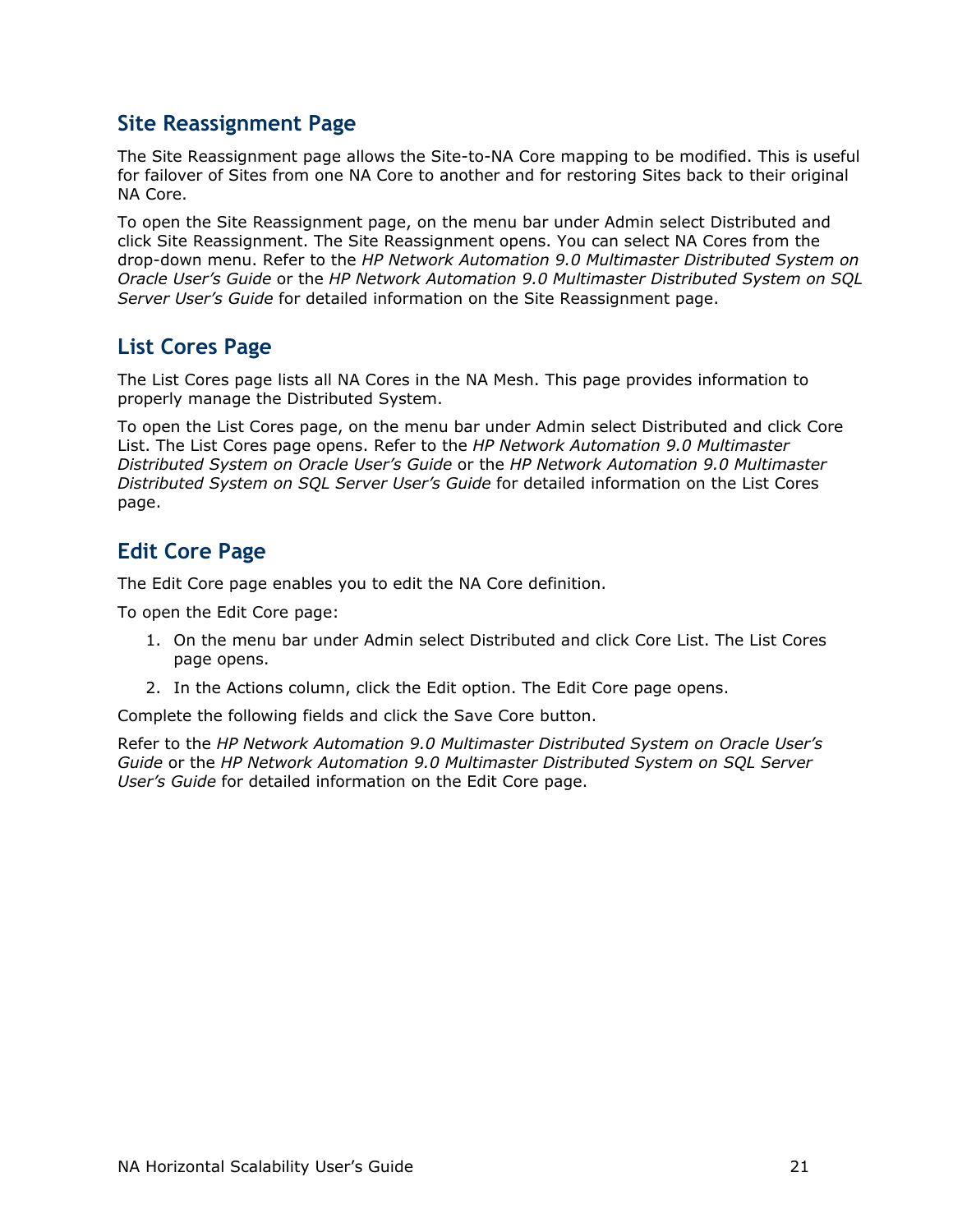### <span id="page-21-0"></span>**Renew Configuration Options Page**

The Renew Configuration Options page enables you to reset the configuration options when the configuration options on a NA Core become out-of-sync with other servers in the NA Mesh.

To open the Renew Configuration Options page, on the menu bar under Admin select Distributed and click Renew Configuration Options. The Renew Configurations Options page opens. Click the Renew Config Options button to ensure that all options on the NA Cores are in sync with the rest of the NA Mesh.

Refer to the HP *Network Automation 9.0 Multimaster Distributed System on Oracle User's Guide* or the *HP Network Automation 9.0 Multimaster Distributed System on SQL Server User's Guide* for detailed information on the Renew Configuration Options page.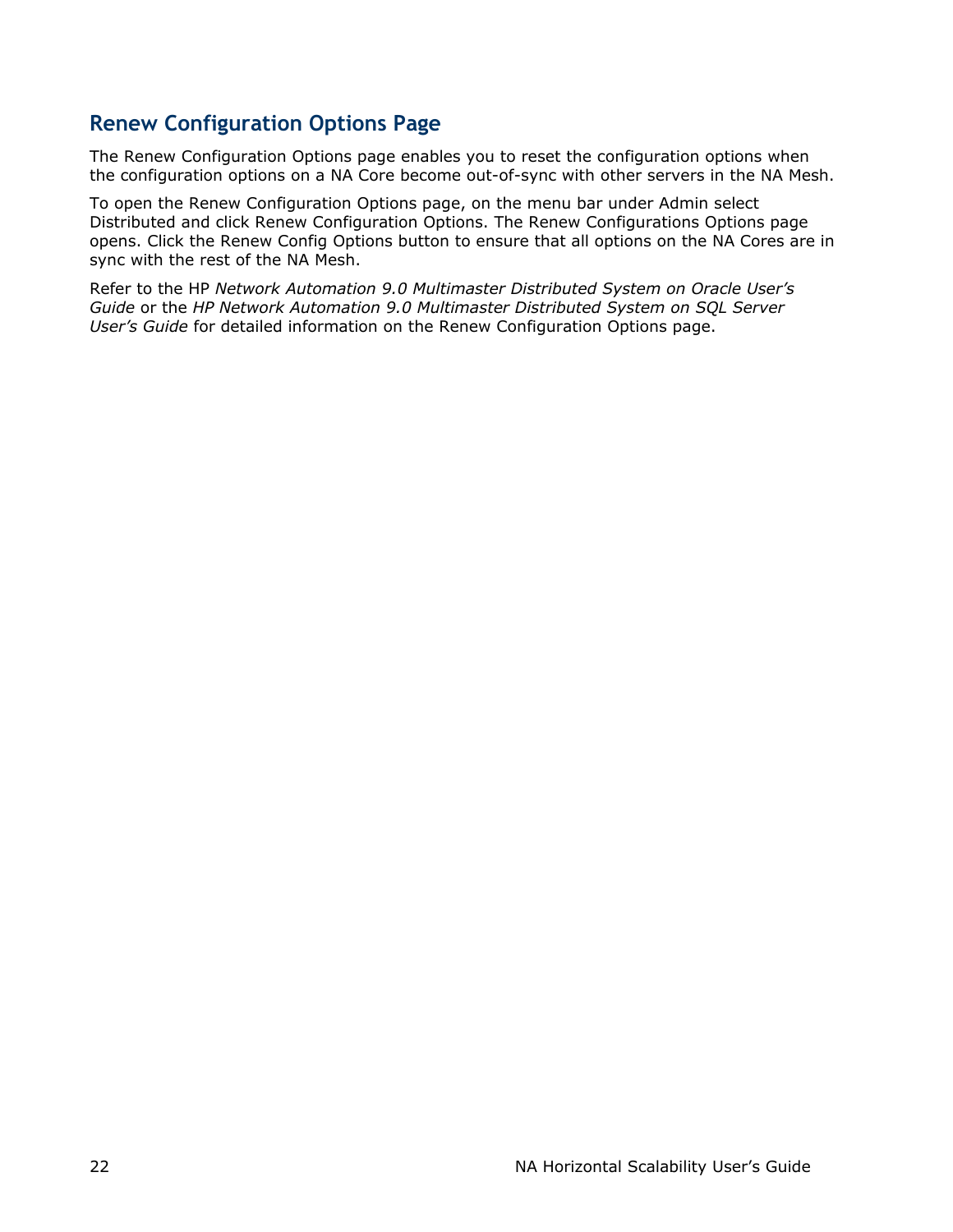# <span id="page-22-0"></span>**Known Issues and Limitations**

The network connectivity between different NA Cores and Database servers must be adequate for the NA Horizontal Scalability to function properly. In networking terms, the latency must be low.

If there is a firewall in the network configuration, make sure all the appropriate TCP ports are opened for traffic to tunnel through the firewalls. For example, ports 1099 must be open between the NA Cores. Refer to the "Protocols, Databases, and Ports" section in the *HP Network Automation 9.0 Upgrade and Installation User's Guide* for detailed information on port usage.

If you want to round-robin device tasks, all NA Cores must have network connectivity to all devices. Using the round-robin algorithm requires that each server access the database to determine the full list of running tasks in the NA Mesh. This can incur additional performance demands on the database. In addition, the maximum concurrent tasks settings should be the same on all NA Cores in the NA Mesh.

In the event of a NA Core failure while running tasks, some tasks that were scheduled to run on the failed NA Core can remain in the running task state. You can delete these tasks and resubmit them to run again on a running NA Core.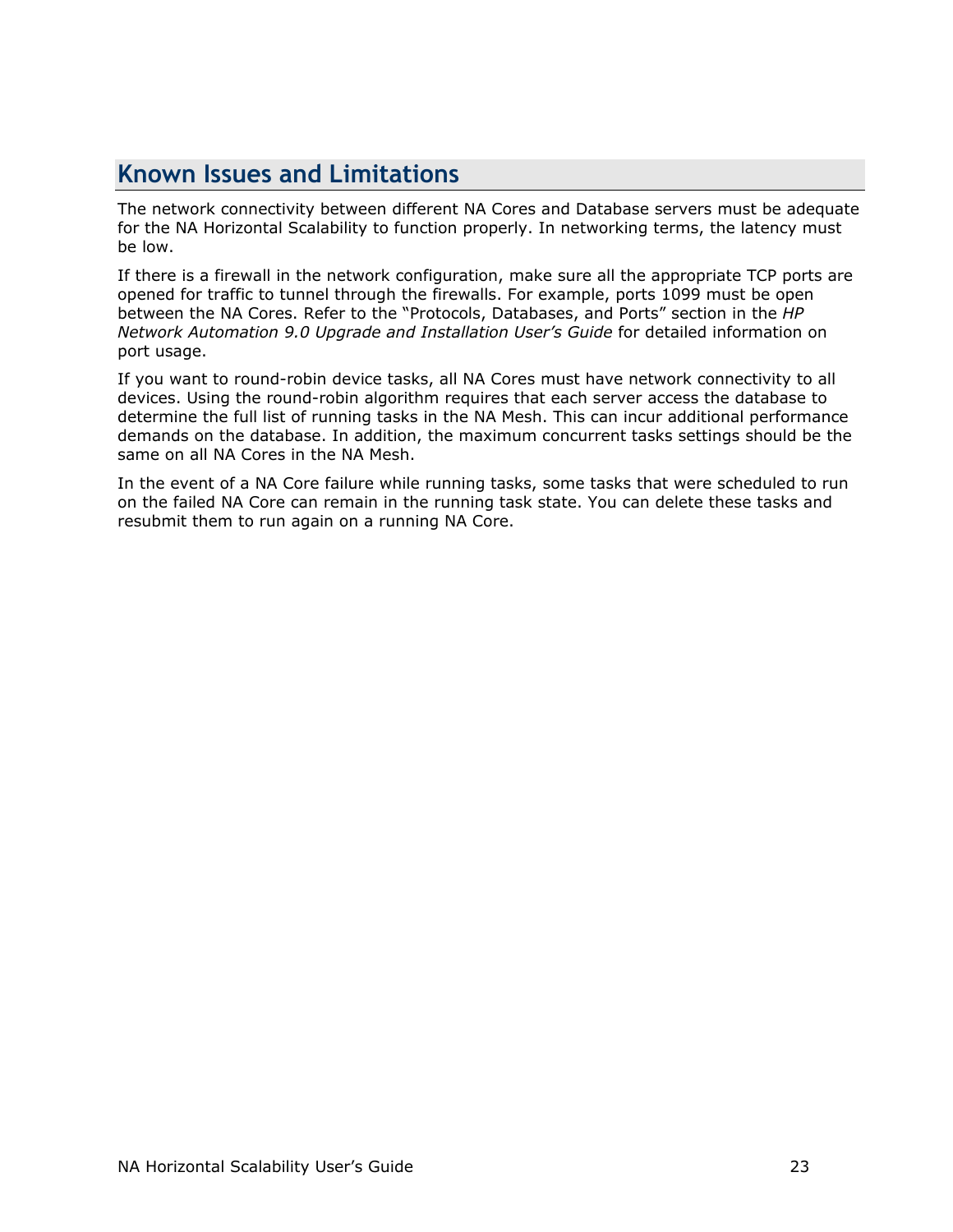# <span id="page-23-0"></span>**Appendix A: Running Scripts on Oracle**

To run your edited setup scripts on Oracle using SQLPlus, do the following:

- 1. Execute the following command from the appropriate shell prompt: sqlplus <USER>/<PASSWORD>@<DATABASE SID>
- 2. At the "SQL>" prompt, either paste the script you have edited or use @<ScriptName>.sql to run the script. Substitute the appropriate script you want to run for <ScriptName>.

**Note:** The <USER>, <PASSWORD>, and <DATABASE\_SID> are the appropriate user, password, and database SID that the NA Core uses to access the database.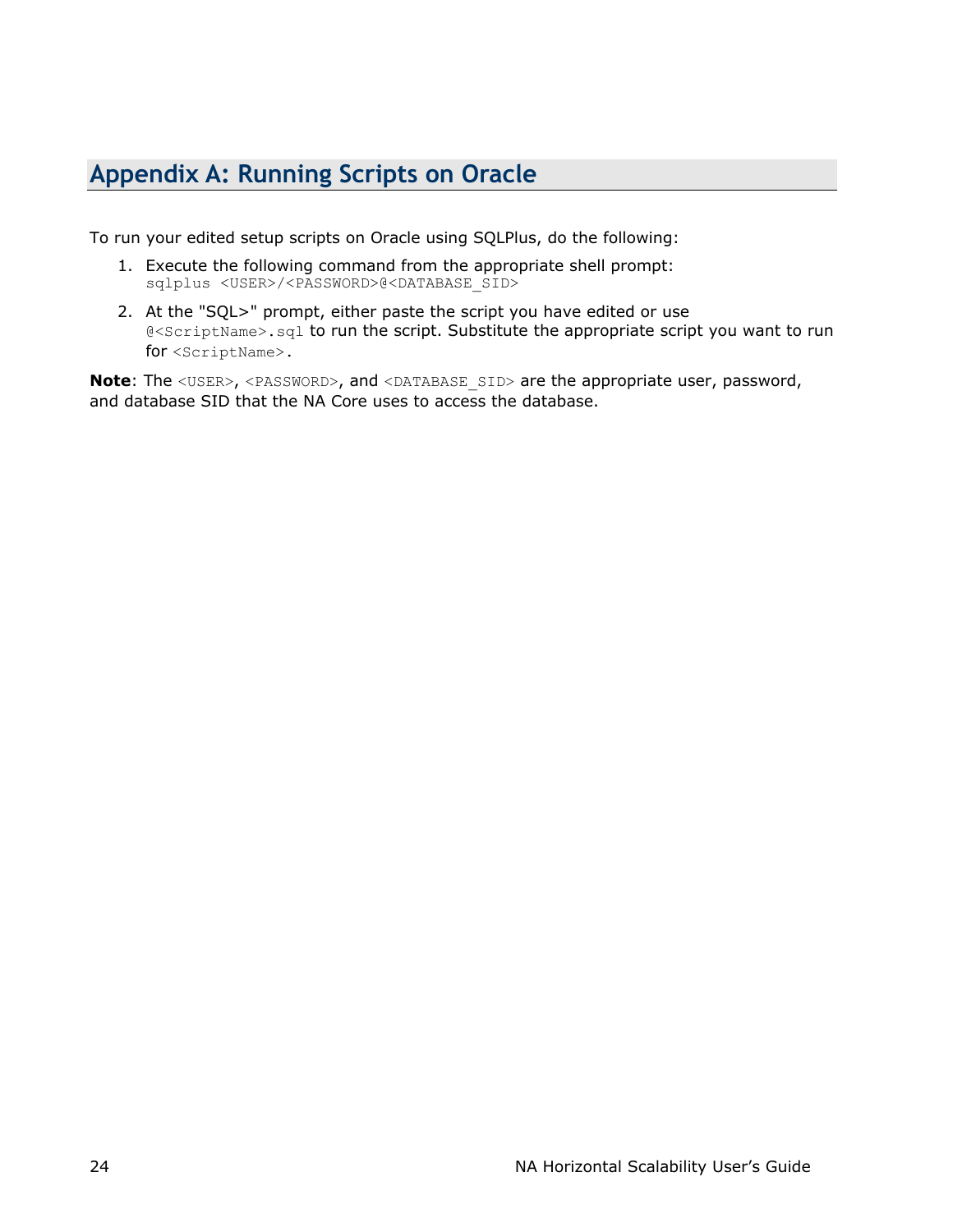# <span id="page-24-0"></span>**Appendix B: Running Scripts on SQL Server**

You can run your edited setup script using either SQLServer Management Studio or the sqlcmd command line utility.

To run your script using the sqlcmd command line utility, use the following command:

sqlcmd -S <SERVER\_NAME> -U <USER> -P <PASSWORD> -d <DATABASE\_NAME> -i <SCRIPT\_NAME>.sql

Where the variables should be substituted as follows:

<SERVER\_NAME> The name of your database server. <USER> The user that the NA Core uses to access the database. <PASSWORD> The user's password. <DATABASE\_NAME> The database name NA uses. <SCRIPT\_NAME> The name of the script you want to run.